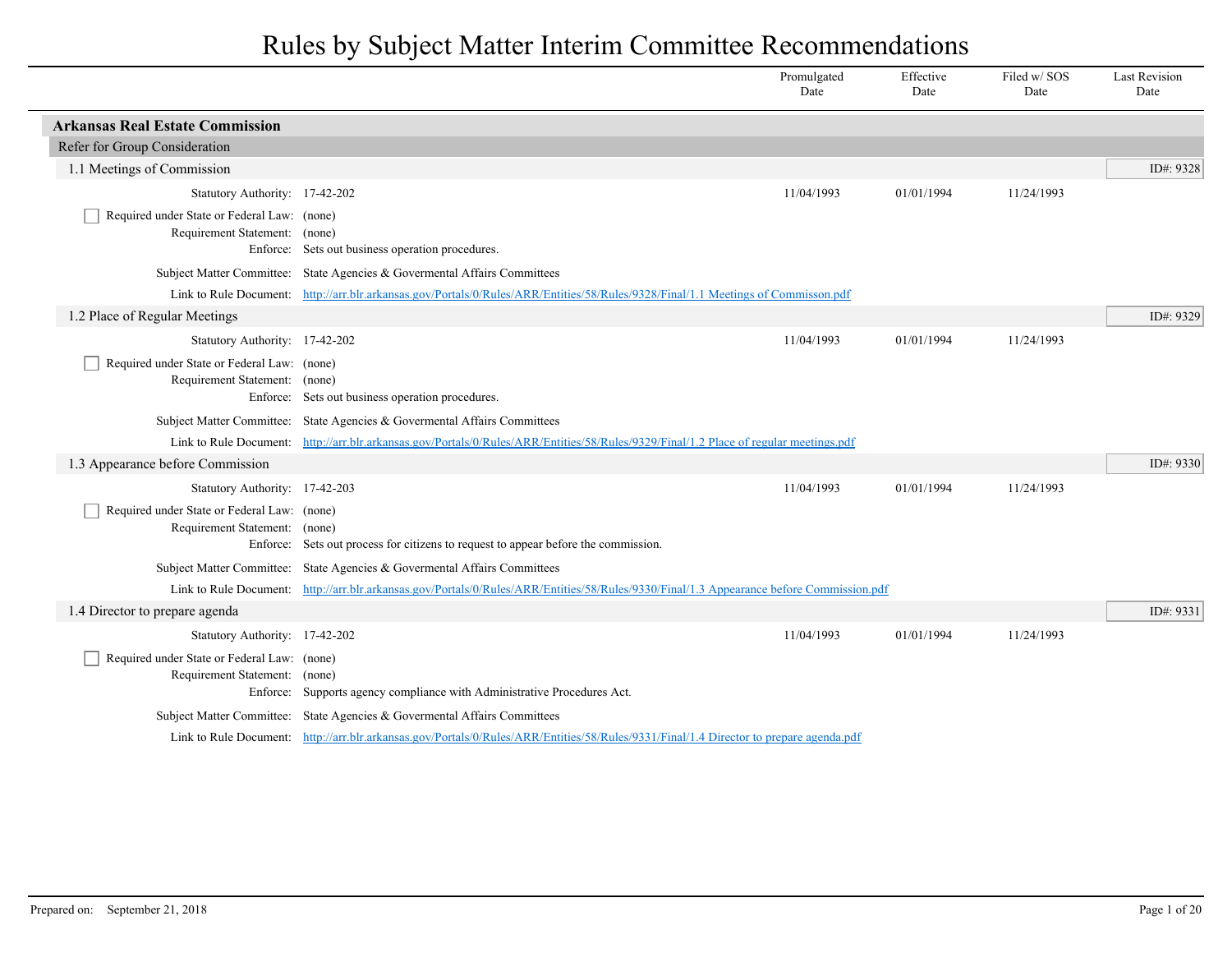|                                                                                          |                                                                                                                                                           | Promulgated<br>Date | Effective<br>Date | Filed w/ SOS<br>Date | <b>Last Revision</b><br>Date |
|------------------------------------------------------------------------------------------|-----------------------------------------------------------------------------------------------------------------------------------------------------------|---------------------|-------------------|----------------------|------------------------------|
| 1.5 Director to fix salaries                                                             |                                                                                                                                                           |                     |                   |                      | ID#: 9332                    |
| Statutory Authority: 17-42-202                                                           |                                                                                                                                                           | 11/04/1993          | 01/01/1994        | 11/24/1993           |                              |
| Required under State or Federal Law: (none)<br>Requirement Statement: (none)<br>Enforce: | Allows Executive Director authority to set salaries within OPM guidelines.                                                                                |                     |                   |                      |                              |
|                                                                                          | Subject Matter Committee: State Agencies & Governental Affairs Committees                                                                                 |                     |                   |                      |                              |
|                                                                                          | Link to Rule Document: http://arr.blr.arkansas.gov/Portals/0/Rules/ARR/Entities/58/Rules/9332/Final/1.5 Director to fix salaries.pdf                      |                     |                   |                      |                              |
| 1.6 Subpoenas                                                                            |                                                                                                                                                           |                     |                   |                      | ID#: 9333                    |
| Statutory Authority: 17-42-205                                                           |                                                                                                                                                           | 11/04/1993          | 01/01/1994        | 11/24/1993           |                              |
| Required under State or Federal Law: (none)<br>Requirement Statement: (none)             | Enforce: Provides agency the authority to issue subpoenas and reimburse witnesses.                                                                        |                     |                   |                      |                              |
|                                                                                          | Subject Matter Committee: State Agencies & Governental Affairs Committees                                                                                 |                     |                   |                      |                              |
|                                                                                          | Link to Rule Document: http://arr.blr.arkansas.gov/Portals/0/Rules/ARR/Entities/58/Rules/9333/Final/1.6 Subpoenas.pdf                                     |                     |                   |                      |                              |
| 2.1 Director duties, authority, and responsibility                                       |                                                                                                                                                           |                     |                   |                      | ID#: 9334                    |
| Statutory Authority: 17-42-202                                                           |                                                                                                                                                           | 11/04/1993          | 01/01/1994        | 11/24/1993           |                              |
| Required under State or Federal Law: (none)<br>Requirement Statement: (none)             | Enforce: Sets out Executive Director's authority and limitations on such authority.                                                                       |                     |                   |                      |                              |
|                                                                                          | Subject Matter Committee: State Agencies & Governental Affairs Committees                                                                                 |                     |                   |                      |                              |
|                                                                                          | Link to Rule Document: http://arr.blr.arkansas.gov/Portals/0/Rules/ARR/Entities/58/Rules/9334/Final/2.1 Director duties, authority and responsibility.pdf |                     |                   |                      |                              |
| 3.1 Fees                                                                                 |                                                                                                                                                           |                     |                   |                      | ID#: 9335                    |
| Statutory Authority: 17-42-304                                                           |                                                                                                                                                           | 11/04/1993          | 01/01/1994        | 11/24/1993           | 02/01/2014                   |
| Required under State or Federal Law: (none)<br>Requirement Statement: (none)             | Enforce: Sets specific amounts of fees within general statutory parameters.                                                                               |                     |                   |                      |                              |
|                                                                                          | Subject Matter Committee: State Agencies & Governental Affairs Committees                                                                                 |                     |                   |                      |                              |
|                                                                                          | Link to Rule Document: http://arr.blr.arkansas.gov/Portals/0/Rules/ARR/Entities/58/Rules/9335/Final/3.1 Fees.pdf                                          |                     |                   |                      |                              |
| 3.2 Dishonored checks                                                                    |                                                                                                                                                           |                     |                   |                      | ID#: 9336                    |
| Statutory Authority: 17-42-302                                                           |                                                                                                                                                           | 11/04/1993          | 01/01/1994        | 11/24/1993           |                              |
| Required under State or Federal Law: (none)<br>Requirement Statement: (none)             | Enforce: Sets out business operation procedures.                                                                                                          |                     |                   |                      |                              |
|                                                                                          | Subject Matter Committee: State Agencies & Governental Affairs Committees                                                                                 |                     |                   |                      |                              |
|                                                                                          | Link to Rule Document: http://arr.blr.arkansas.gov/Portals/0/Rules/ARR/Entities/58/Rules/9336/Final/3.2 Dishonored checks.pdf                             |                     |                   |                      |                              |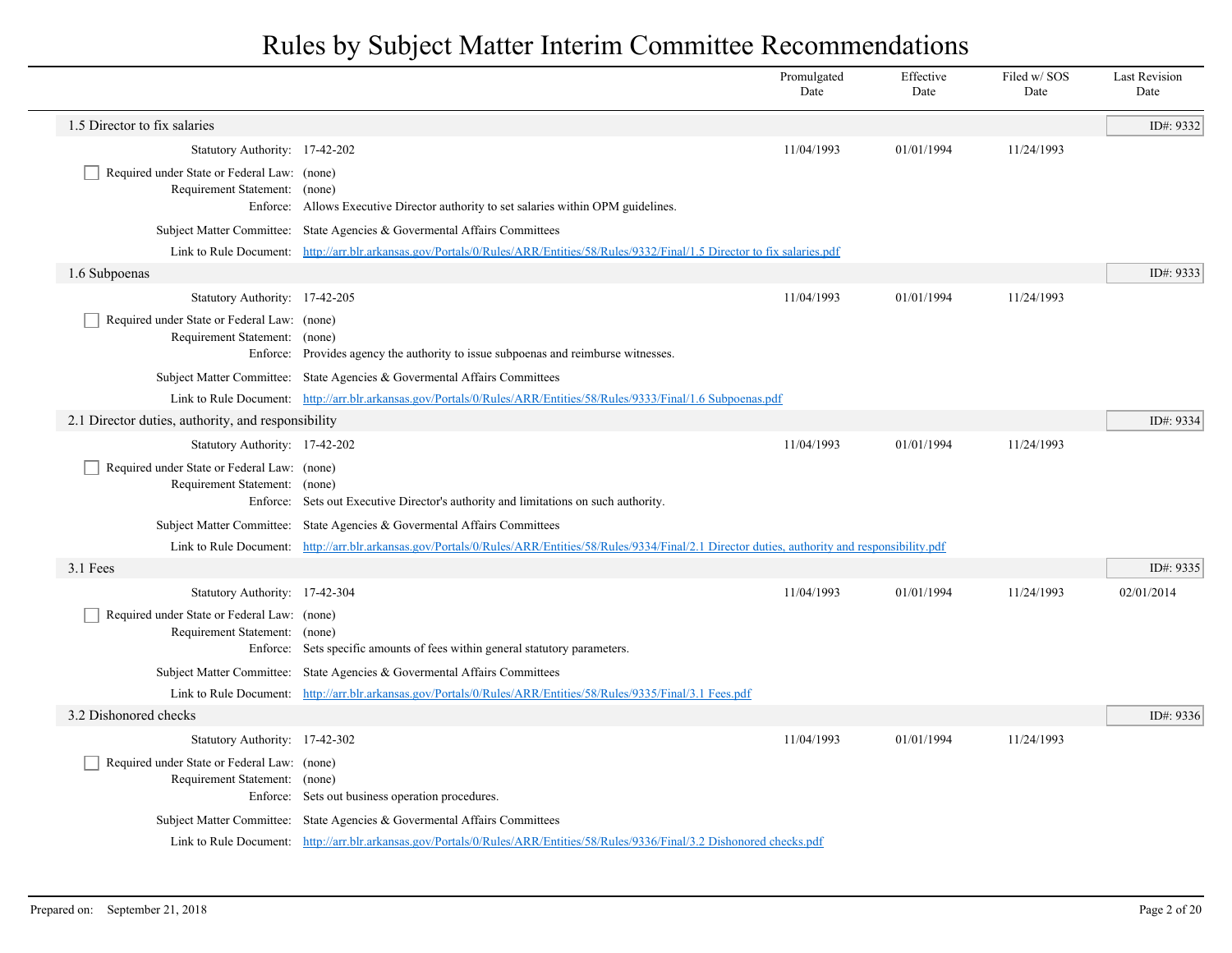|                                                                              |                                                                                                                                                                    | Promulgated<br>Date | Effective<br>Date | Filed w/SOS<br>Date | <b>Last Revision</b><br>Date |
|------------------------------------------------------------------------------|--------------------------------------------------------------------------------------------------------------------------------------------------------------------|---------------------|-------------------|---------------------|------------------------------|
| 3.3 Overpayment of fees                                                      |                                                                                                                                                                    |                     |                   |                     | ID#: 9337                    |
| Statutory Authority: 17-42-203                                               |                                                                                                                                                                    | 11/04/1993          | 01/01/1994        | 11/24/1993          |                              |
| Required under State or Federal Law: (none)<br>Requirement Statement: (none) | Enforce: Sets out business operation procedures.                                                                                                                   |                     |                   |                     |                              |
|                                                                              | Subject Matter Committee: State Agencies & Governental Affairs Committees                                                                                          |                     |                   |                     |                              |
|                                                                              | Link to Rule Document: http://arr.blr.arkansas.gov/Portals/0/Rules/ARR/Entities/58/Rules/9337/Final/3.3 Overpayment of fees.pdf                                    |                     |                   |                     |                              |
| 4.1 Applications; education; experience                                      |                                                                                                                                                                    |                     |                   |                     | ID#: 9338                    |
| Statutory Authority: 17-42-303                                               |                                                                                                                                                                    | 11/04/1993          | 01/01/1994        | 11/24/1993          | 01/01/2016                   |
| Required under State or Federal Law: (none)<br>Requirement Statement: (none) | Enforce: Provides requirements for applying for and maintaining a real estate license.                                                                             |                     |                   |                     |                              |
|                                                                              | Subject Matter Committee: State Agencies & Governental Affairs Committees                                                                                          |                     |                   |                     |                              |
|                                                                              | Link to Rule Document: http://arr.blr.arkansas.gov/Portals/0/Rules/ARR/Entities/58/Rules/9338/Final/4.1 Applications; education; experience.pdf                    |                     |                   |                     |                              |
| 4.2 Examinations; passing scores; reexaminations                             |                                                                                                                                                                    |                     |                   |                     | ID#: 9339                    |
| Statutory Authority: 17-42-306                                               |                                                                                                                                                                    | 11/04/1993          | 01/01/1994        | 11/24/1993          |                              |
| Required under State or Federal Law: (none)<br>Requirement Statement: (none) | Enforce: Provides requirements for applying for and maintaining a real estate license.                                                                             |                     |                   |                     |                              |
|                                                                              | Subject Matter Committee: State Agencies & Governental Affairs Committees                                                                                          |                     |                   |                     |                              |
|                                                                              | Link to Rule Document: http://arr.blr.arkansas.gov/Portals/0/Rules/ARR/Entities/58/Rules/9339/Final/4.2 Examinations; passing scores; reexaminations.pdf           |                     |                   |                     |                              |
| 4.3 Examinations; application procedure; time requirements                   |                                                                                                                                                                    |                     |                   |                     | ID#: 9340                    |
| Statutory Authority: 17-42-306                                               |                                                                                                                                                                    | 11/04/1993          | 01/01/1994        | 11/24/1993          | 08/31/2007                   |
| Required under State or Federal Law: (none)<br>Requirement Statement:        | (none)<br>Enforce: Provides requirement for applying for and maintaining a real estate license.                                                                    |                     |                   |                     |                              |
|                                                                              | Subject Matter Committee: State Agencies & Governental Affairs Committees                                                                                          |                     |                   |                     |                              |
|                                                                              | Link to Rule Document: http://arr.blr.arkansas.gov/Portals/0/Rules/ARR/Entities/58/Rules/9340/Final/4.3 Examinations; application procedure; time requirements.pdf |                     |                   |                     |                              |
| 5.1 Application                                                              |                                                                                                                                                                    |                     |                   |                     | ID#: 9342                    |
| Statutory Authority: 17-42-305                                               |                                                                                                                                                                    | 11/04/1993          | 01/01/1994        | 11/24/1993          |                              |
| Required under State or Federal Law: (none)<br>Requirement Statement:        | (none)<br>Enforce: Provides requirements for applying for and maintaining a real estate license.                                                                   |                     |                   |                     |                              |
|                                                                              | Subject Matter Committee: State Agencies & Governental Affairs Committees                                                                                          |                     |                   |                     |                              |
|                                                                              | Link to Rule Document: http://arr.blr.arkansas.gov/Portals/0/Rules/ARR/Entities/58/Rules/9342/Final/5.1 Application.pdf                                            |                     |                   |                     |                              |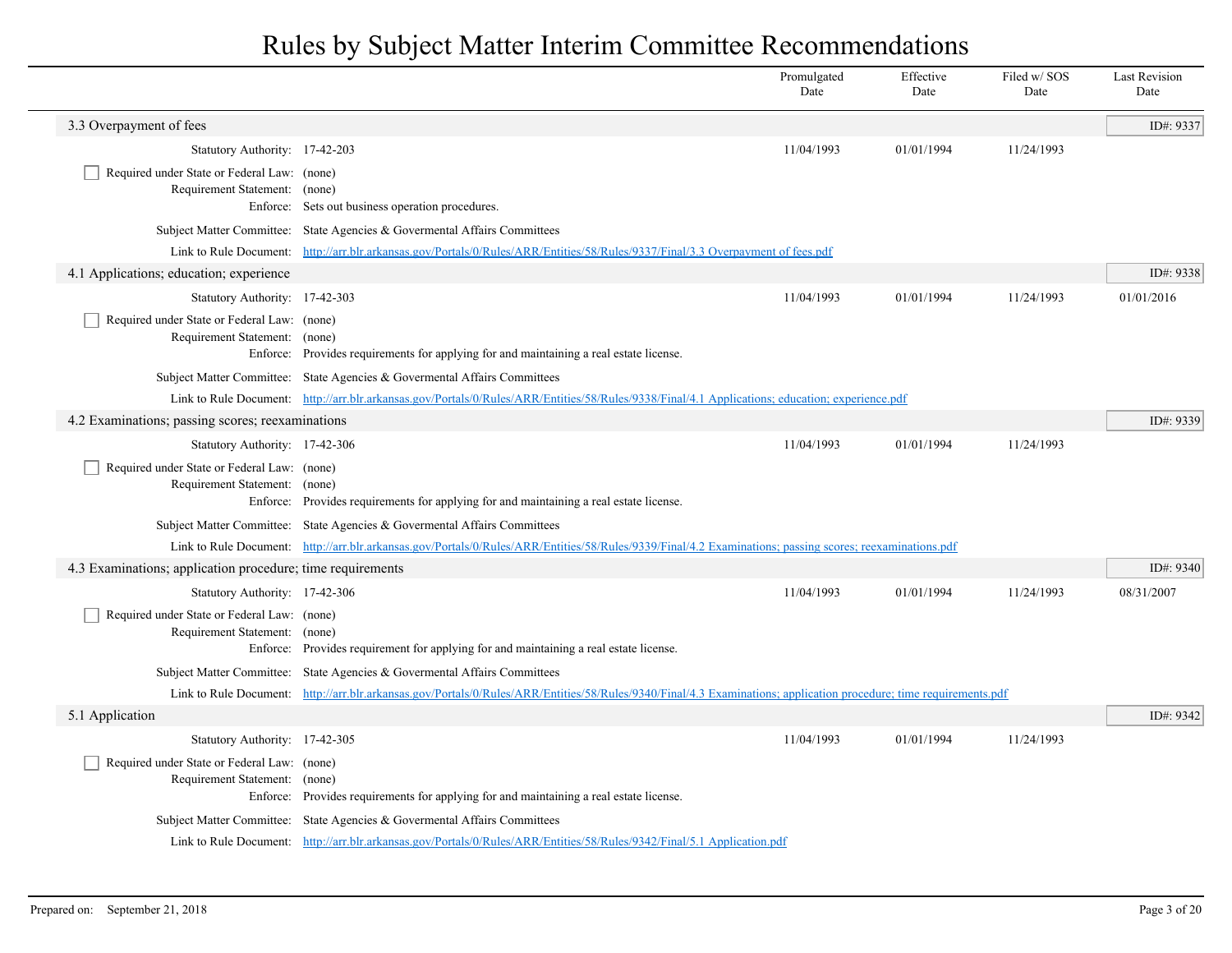| 5.2 List of approved jurisdictions<br>Statutory Authority: 17-42-305<br>Required under State or Federal Law: (none)<br>Requirement Statement: (none)<br>Enforce: Sets out business operation procedures.<br>Subject Matter Committee: State Agencies & Governental Affairs Committees<br>Link to Rule Document: http://arr.blr.arkansas.gov/Portals/0/Rules/ARR/Entities/58/Rules/9343/Final/5.2 List of approved jurisdictions.pdf | 11/04/1993<br>11/04/1993 | 01/01/1994 | 11/24/1993 | ID#: 9343  |
|-------------------------------------------------------------------------------------------------------------------------------------------------------------------------------------------------------------------------------------------------------------------------------------------------------------------------------------------------------------------------------------------------------------------------------------|--------------------------|------------|------------|------------|
|                                                                                                                                                                                                                                                                                                                                                                                                                                     |                          |            |            |            |
|                                                                                                                                                                                                                                                                                                                                                                                                                                     |                          |            |            |            |
|                                                                                                                                                                                                                                                                                                                                                                                                                                     |                          |            |            |            |
|                                                                                                                                                                                                                                                                                                                                                                                                                                     |                          |            |            |            |
|                                                                                                                                                                                                                                                                                                                                                                                                                                     |                          |            |            |            |
| 5.4 Written agreements with other jurisdictions                                                                                                                                                                                                                                                                                                                                                                                     |                          |            |            | ID#: 9345  |
| Statutory Authority: 17-42-305                                                                                                                                                                                                                                                                                                                                                                                                      |                          | 01/01/1994 | 11/24/1993 |            |
| Required under State or Federal Law: (none)<br>Requirement Statement: (none)<br>Enforce: Sets out business operation procedures.                                                                                                                                                                                                                                                                                                    |                          |            |            |            |
| Subject Matter Committee: State Agencies & Governental Affairs Committees                                                                                                                                                                                                                                                                                                                                                           |                          |            |            |            |
| Link to Rule Document: http://arr.blr.arkansas.gov/Portals/0/Rules/ARR/Entities/58/Rules/9345/Final/5.4 Written agreements with other jurisdictions.pdf                                                                                                                                                                                                                                                                             |                          |            |            |            |
| 6.1 Renewal applications                                                                                                                                                                                                                                                                                                                                                                                                            |                          |            |            | ID#: 9346  |
| Statutory Authority: 17-42-307                                                                                                                                                                                                                                                                                                                                                                                                      | 11/04/1993               | 01/01/1994 | 11/24/1993 | 01/01/2017 |
| Required under State or Federal Law: (none)<br>Requirement Statement:<br>(none)<br>Enforce: Provides processes, requirements and restrictions for maintaining a real estate license.                                                                                                                                                                                                                                                |                          |            |            |            |
| Subject Matter Committee: State Agencies & Governental Affairs Committees                                                                                                                                                                                                                                                                                                                                                           |                          |            |            |            |
| Link to Rule Document: http://arr.blr.arkansas.gov/Portals/0/Rules/ARR/Entities/58/Rules/9346/Final/6.1 Renewal applications.pdf                                                                                                                                                                                                                                                                                                    |                          |            |            |            |
| 6.2 Inactive status renewal                                                                                                                                                                                                                                                                                                                                                                                                         |                          |            |            | ID#: 9347  |
| Statutory Authority: 17-42-308                                                                                                                                                                                                                                                                                                                                                                                                      | 11/04/1993               | 01/01/1994 | 11/24/1993 | 01/01/2017 |
| Required under State or Federal Law: (none)<br>Requirement Statement:<br>(none)<br>Provides processes, requirements and restrictions for maintaining a real estate license.<br>Enforce:                                                                                                                                                                                                                                             |                          |            |            |            |
| Subject Matter Committee: State Agencies & Governental Affairs Committees                                                                                                                                                                                                                                                                                                                                                           |                          |            |            |            |
| Link to Rule Document: http://arr.blr.arkansas.gov/Portals/0/Rules/ARR/Entities/58/Rules/9347/Final/6.2 Inactive status renewal.pdf                                                                                                                                                                                                                                                                                                 |                          |            |            |            |
| 6.3 Expired licenses                                                                                                                                                                                                                                                                                                                                                                                                                |                          |            |            | ID#: 9348  |
| Statutory Authority: 17-42-307                                                                                                                                                                                                                                                                                                                                                                                                      | 11/04/1993               | 01/01/1994 | 11/24/1993 | 01/01/2013 |
| Required under State or Federal Law: (none)<br>Requirement Statement:<br>(none)<br>Provides processes, requirements and restrictions for maintaining a real estate license.<br>Enforce:                                                                                                                                                                                                                                             |                          |            |            |            |
| Subject Matter Committee: State Agencies & Governental Affairs Committees                                                                                                                                                                                                                                                                                                                                                           |                          |            |            |            |
| Link to Rule Document: http://arr.blr.arkansas.gov/Portals/0/Rules/ARR/Entities/58/Rules/9348/Final/6.3 Expired licenses.pdf                                                                                                                                                                                                                                                                                                        |                          |            |            |            |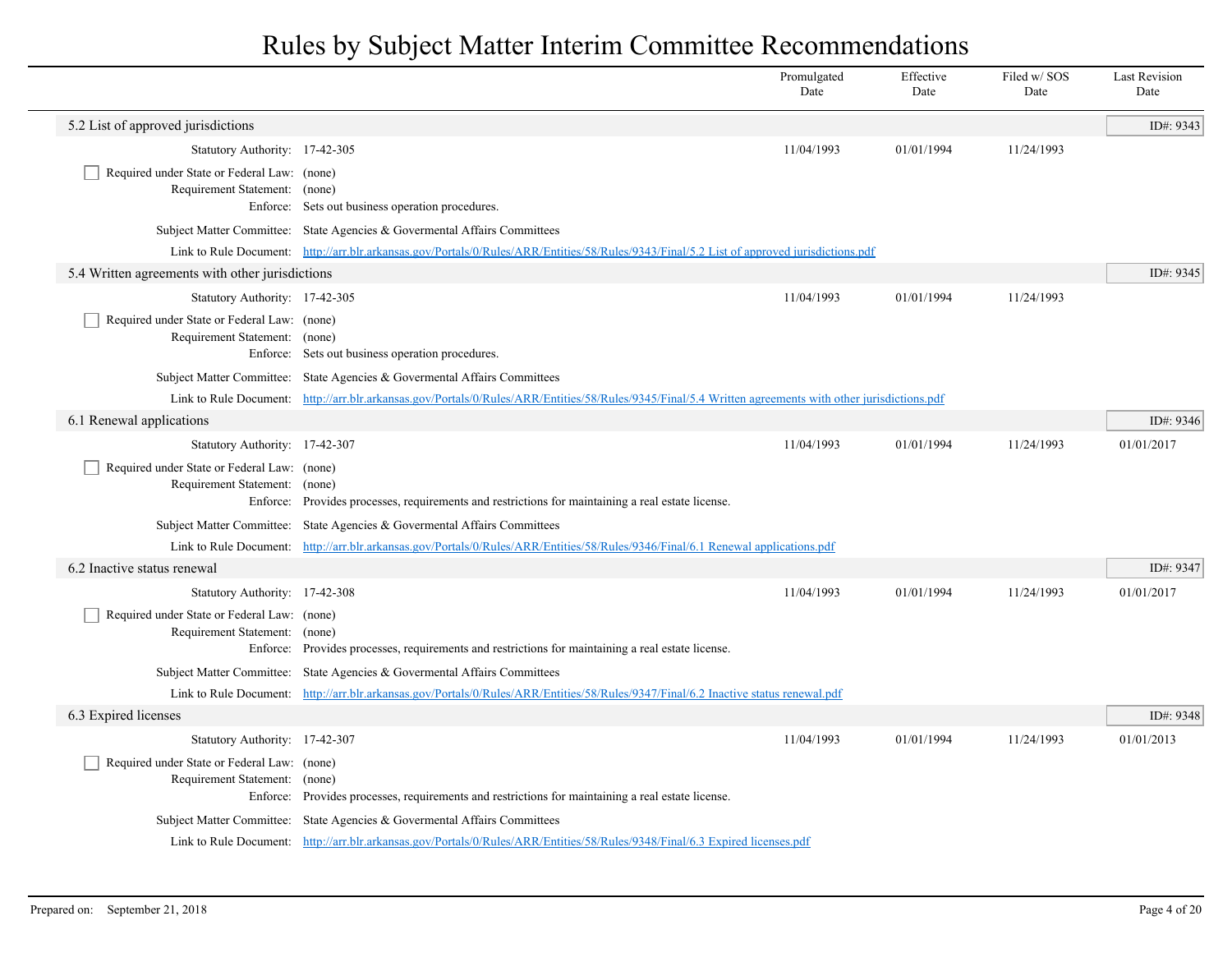|                                                                                          |                                                                                                                                     | Promulgated<br>Date | Effective<br>Date | Filed w/ SOS<br>Date | Last Revision<br>Date |
|------------------------------------------------------------------------------------------|-------------------------------------------------------------------------------------------------------------------------------------|---------------------|-------------------|----------------------|-----------------------|
| 7.1 Firm name approval                                                                   |                                                                                                                                     |                     |                   |                      | ID#: 9349             |
| Statutory Authority: 17-42-309                                                           |                                                                                                                                     | 11/04/1993          | 01/01/1994        | 11/24/1993           |                       |
| Required under State or Federal Law: (none)<br>Requirement Statement:<br>Enforce:        | (none)<br>Provides process for opening a real estate firm.                                                                          |                     |                   |                      |                       |
| <b>Subject Matter Committee:</b>                                                         | State Agencies & Govermental Affairs Committees                                                                                     |                     |                   |                      |                       |
| Link to Rule Document:                                                                   | http://arr.blr.arkansas.gov/Portals/0/Rules/ARR/Entities/58/Rules/9349/Final/7.1 Firm name approval.pdf                             |                     |                   |                      |                       |
| 7.2 Temporary license                                                                    |                                                                                                                                     |                     |                   |                      | ID#: 9350             |
| Statutory Authority: 17-42-301                                                           |                                                                                                                                     | 11/04/1993          | 01/01/1994        | 11/24/1993           |                       |
| Required under State or Federal Law: (none)<br>Requirement Statement: (none)<br>Enforce: | Provides agency the authority to issue a temporary license until permanent license issued.                                          |                     |                   |                      |                       |
|                                                                                          | Subject Matter Committee: State Agencies & Governental Affairs Committees                                                           |                     |                   |                      |                       |
|                                                                                          | Link to Rule Document: http://arr.blr.arkansas.gov/Portals/0/Rules/ARR/Entities/58/Rules/9350/Final/7.2 Temporary license.pdf       |                     |                   |                      |                       |
| 7.3 Place of business; sign                                                              |                                                                                                                                     |                     |                   |                      | ID#: 9351             |
| Statutory Authority: 17-42-309                                                           |                                                                                                                                     | 11/04/1993          | 01/01/1994        | 11/24/1993           |                       |
| Required under State or Federal Law: (none)<br>Requirement Statement: (none)             | Enforce: Provides process for operating a real estate firm.                                                                         |                     |                   |                      |                       |
|                                                                                          | Subject Matter Committee: State Agencies & Governental Affairs Committees                                                           |                     |                   |                      |                       |
|                                                                                          | Link to Rule Document: http://arr.blr.arkansas.gov/Portals/0/Rules/ARR/Entities/58/Rules/9351/Final/7.3 Place of business; sign.pdf |                     |                   |                      |                       |
| 7.4 Branch office                                                                        |                                                                                                                                     |                     |                   |                      | ID#: 9352             |
| Statutory Authority: 17-42-309                                                           |                                                                                                                                     | 11/04/1993          | 01/01/1994        | 11/24/1993           | 01/01/2010            |
| Required under State or Federal Law: (none)<br>Requirement Statement: (none)<br>Enforce: | Provide process for operating a real estate firm.                                                                                   |                     |                   |                      |                       |
|                                                                                          | Subject Matter Committee: State Agencies & Governental Affairs Committees                                                           |                     |                   |                      |                       |
|                                                                                          | Link to Rule Document: http://arr.blr.arkansas.gov/Portals/0/Rules/ARR/Entities/58/Rules/9352/Final/7.4 Branch office.pdf           |                     |                   |                      |                       |
| 7.5 Termination or transfer                                                              |                                                                                                                                     |                     |                   |                      | ID#: 9353             |
| Statutory Authority: 17-42-310                                                           |                                                                                                                                     | 11/04/1993          | 01/01/1994        | 11/24/1993           | 08/31/2007            |
| Required under State or Federal Law: (none)<br>Requirement Statement: (none)             | Enforce: Provides process by which real estate licenses can transfer license from one firm to another.                              |                     |                   |                      |                       |
|                                                                                          | Subject Matter Committee: State Agencies & Governental Affairs Committees                                                           |                     |                   |                      |                       |
|                                                                                          | Link to Rule Document: http://arr.blr.arkansas.gov/Portals/0/Rules/ARR/Entities/58/Rules/9353/Final/7.5 Termination or transfer.pdf |                     |                   |                      |                       |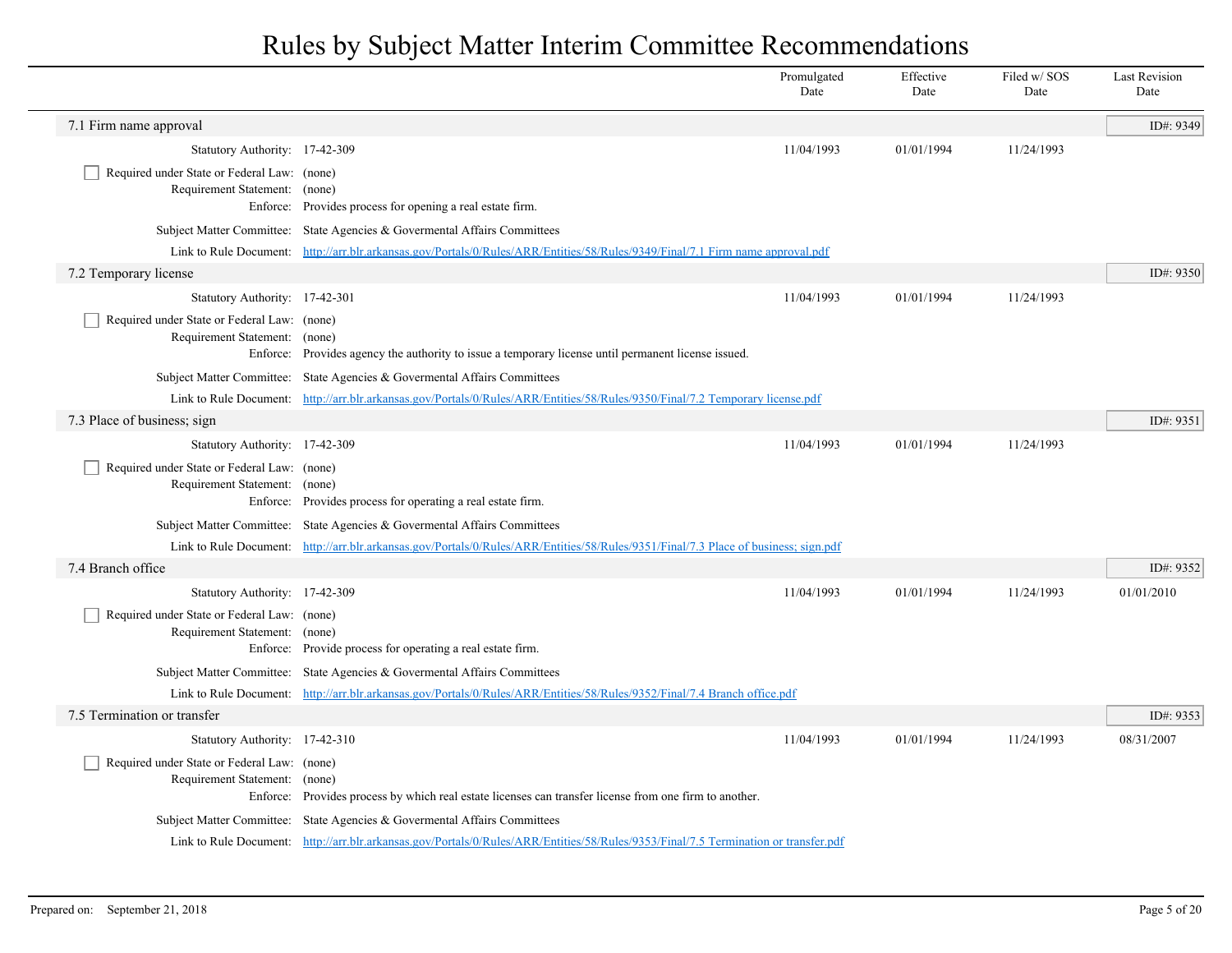|                                                                                          |                                                                                                                                                            | Promulgated<br>Date | Effective<br>Date | Filed w/ SOS<br>Date | <b>Last Revision</b><br>Date |
|------------------------------------------------------------------------------------------|------------------------------------------------------------------------------------------------------------------------------------------------------------|---------------------|-------------------|----------------------|------------------------------|
| 7.6 Change of address; lost license or pocket card                                       |                                                                                                                                                            |                     |                   |                      | ID#: 9354                    |
| Statutory Authority: 17-42-301                                                           |                                                                                                                                                            | 11/04/1993          | 01/01/1994        | 11/24/1993           |                              |
| Required under State or Federal Law: (none)<br>Requirement Statement: (none)<br>Enforce: | Provides process for reporting address changes and replacing lost licenses.                                                                                |                     |                   |                      |                              |
|                                                                                          | Subject Matter Committee: State Agencies & Governental Affairs Committees                                                                                  |                     |                   |                      |                              |
|                                                                                          | Link to Rule Document: http://arr.blr.arkansas.gov/Portals/0/Rules/ARR/Entities/58/Rules/9354/Final/7.6 Change of address; lost license or pocket card.pdf |                     |                   |                      |                              |
| 7.7 Death of principal broker; closing of business                                       |                                                                                                                                                            |                     |                   |                      | ID#: 9355                    |
| Statutory Authority: 17-42-301                                                           |                                                                                                                                                            | 11/04/1993          | 01/01/1994        | 11/24/1993           | 01/01/2002                   |
| Required under State or Federal Law: (none)<br>Requirement Statement: (none)<br>Enforce: | Provides process for continuing a real estate firm upon broker incapacity and for closing a firm.                                                          |                     |                   |                      |                              |
|                                                                                          | Subject Matter Committee: State Agencies & Governental Affairs Committees                                                                                  |                     |                   |                      |                              |
|                                                                                          | Link to Rule Document: http://arr.blr.arkansas.gov/Portals/0/Rules/ARR/Entities/58/Rules/9355/Final/7.7 Death of principal broker; closing of business.pdf |                     |                   |                      |                              |
| 8.1 Seller or lessor agents                                                              |                                                                                                                                                            |                     |                   |                      | ID#: 9356                    |
| Statutory Authority: 17-42-108                                                           |                                                                                                                                                            | 11/04/1993          | 01/01/1994        | 11/24/1993           |                              |
| Required under State or Federal Law: (none)<br>Requirement Statement: (none)<br>Enforce: | Direct real estate agents how to inform public about agency representation.                                                                                |                     |                   |                      |                              |
|                                                                                          | Subject Matter Committee: State Agencies & Governental Affairs Committees                                                                                  |                     |                   |                      |                              |
|                                                                                          | Link to Rule Document: http://arr.blr.arkansas.gov/Portals/0/Rules/ARR/Entities/58/Rules/9356/Final/8.1 Seller or lessor agents.pdf                        |                     |                   |                      |                              |
| 8.2 Buyer or lessee agents                                                               |                                                                                                                                                            |                     |                   |                      | ID#: 9357                    |
| Statutory Authority: 17-42-108                                                           |                                                                                                                                                            | 11/04/1993          | 01/01/1994        | 11/24/1993           |                              |
| Required under State or Federal Law: (none)<br>Requirement Statement: (none)<br>Enforce: | Directs real estate agents how to inform public about agency representation.                                                                               |                     |                   |                      |                              |
|                                                                                          | Subject Matter Committee: State Agencies & Governental Affairs Committees                                                                                  |                     |                   |                      |                              |
|                                                                                          | Link to Rule Document: http://arr.blr.arkansas.gov/Portals/0/Rules/ARR/Entities/58/Rules/9357/Final/8.2 Buyer or lessee agents.pdf                         |                     |                   |                      |                              |
| 8.3 Dual agency                                                                          |                                                                                                                                                            |                     |                   |                      | ID#: 9358                    |
| Statutory Authority: 17-42-108                                                           |                                                                                                                                                            | 11/04/1993          | 01/01/1994        | 11/24/1993           |                              |
| Required under State or Federal Law: (none)<br>Requirement Statement: (none)             | Enforce: Direct real estate agents how to inform public about agency representation.                                                                       |                     |                   |                      |                              |
|                                                                                          | Subject Matter Committee: State Agencies & Govermental Affairs Committees                                                                                  |                     |                   |                      |                              |
|                                                                                          | Link to Rule Document: http://arr.blr.arkansas.gov/Portals/0/Rules/ARR/Entities/58/Rules/9358/Final/8.3 Dual agency.pdf                                    |                     |                   |                      |                              |
|                                                                                          |                                                                                                                                                            |                     |                   |                      |                              |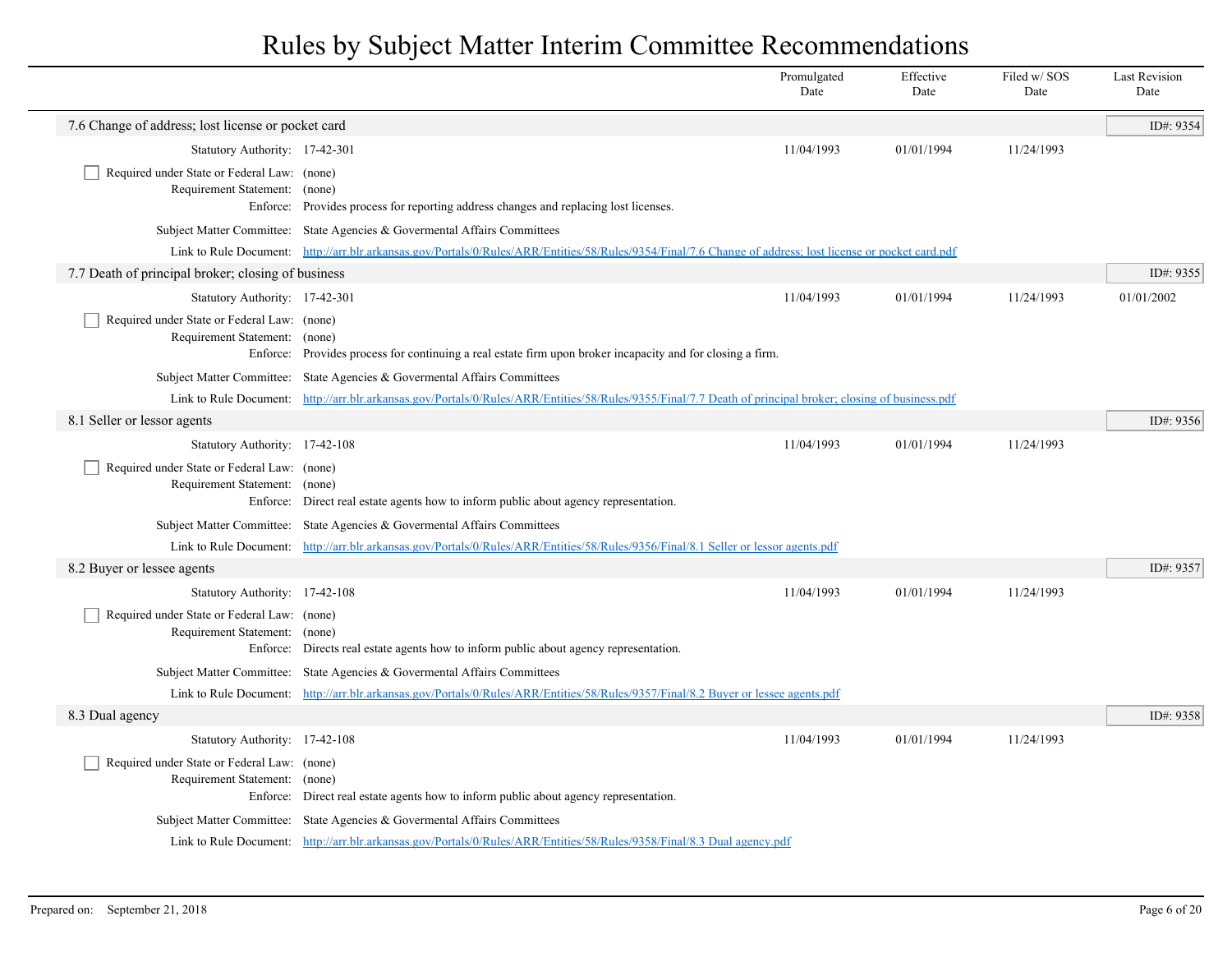|                                                                                          |                                                                                                                                                     | Promulgated<br>Date | Effective<br>Date | Filed w/ SOS<br>Date | <b>Last Revision</b><br>Date |
|------------------------------------------------------------------------------------------|-----------------------------------------------------------------------------------------------------------------------------------------------------|---------------------|-------------------|----------------------|------------------------------|
| 8.4 Failure to disclose agency relationship                                              |                                                                                                                                                     |                     |                   |                      | ID#: 9359                    |
| Statutory Authority: 17-42-108                                                           |                                                                                                                                                     | 11/04/1993          | 01/01/1994        | 11/24/1993           |                              |
| Required under State or Federal Law: (none)<br>Requirement Statement: (none)<br>Enforce: | Expresses reference to sanctions for failing to disclose agency representation information.                                                         |                     |                   |                      |                              |
|                                                                                          | Subject Matter Committee: State Agencies & Governental Affairs Committees                                                                           |                     |                   |                      |                              |
|                                                                                          | Link to Rule Document: http://arr.blr.arkansas.gov/Portals/0/Rules/ARR/Entities/58/Rules/9359/Final/8.4 Failure to disclose agency relationship.pdf |                     |                   |                      |                              |
| 8.5 Fidelity and honest dealing                                                          |                                                                                                                                                     |                     |                   |                      | ID#: $9360$                  |
| Statutory Authority: 17-42-203                                                           |                                                                                                                                                     | 11/04/1993          | 01/01/1994        | 11/24/1993           | 01/01/1997                   |
| Required under State or Federal Law: (none)<br>Requirement Statement: (none)             | Enforce: Sets out standards for licensee's obligations to their clients and customers.                                                              |                     |                   |                      |                              |
|                                                                                          | Subject Matter Committee: State Agencies & Governental Affairs Committees                                                                           |                     |                   |                      |                              |
|                                                                                          | Link to Rule Document: http://arr.blr.arkansas.gov/Portals/0/Rules/ARR/Entities/58/Rules/9360/Final/8.5 Fidelity and honest dealing.pdf             |                     |                   |                      |                              |
| 9.1 Complaints                                                                           |                                                                                                                                                     |                     |                   |                      | ID#: 9361                    |
| Statutory Authority: 17-42-312                                                           |                                                                                                                                                     | 11/04/1993          | 01/01/1994        | 11/24/1993           |                              |
| Required under State or Federal Law: (none)<br>Requirement Statement:                    | (none)<br>Enforce: Sets out complaint process to support agency compliance with Administrative Procedures Act.                                      |                     |                   |                      |                              |
|                                                                                          | Subject Matter Committee: State Agencies & Governental Affairs Committees                                                                           |                     |                   |                      |                              |
|                                                                                          | Link to Rule Document: http://arr.blr.arkansas.gov/Portals/0/Rules/ARR/Entities/58/Rules/9361/Final/9.1 Complaints.pdf                              |                     |                   |                      |                              |
| 9.2 Answers                                                                              |                                                                                                                                                     |                     |                   |                      | ID#: 9362                    |
| Statutory Authority: 17-42-312                                                           |                                                                                                                                                     | 11/04/1993          | 01/01/1994        | 11/24/1993           |                              |
| Required under State or Federal Law: (none)<br>Requirement Statement:                    | (none)<br>Enforce: Sets out complaint process to support agency compliance with Administrative Procedures Act.                                      |                     |                   |                      |                              |
|                                                                                          | Subject Matter Committee: State Agencies & Governental Affairs Committees                                                                           |                     |                   |                      |                              |
|                                                                                          | Link to Rule Document: http://arr.blr.arkansas.gov/Portals/0/Rules/ARR/Entities/58/Rules/9362/Final/9.2 Answers.pdf                                 |                     |                   |                      |                              |
| 9.3 Investigation                                                                        |                                                                                                                                                     |                     |                   |                      | ID#: 9363                    |
| Statutory Authority: 17-42-312                                                           |                                                                                                                                                     | 11/04/1993          | 01/01/1994        | 11/24/1993           |                              |
| Required under State or Federal Law: (none)<br>Requirement Statement:                    | (none)<br>Enforce: Sets out investigation process to support agency compliance with Administrative Procedures Act.                                  |                     |                   |                      |                              |
|                                                                                          | Subject Matter Committee: State Agencies & Governental Affairs Committees                                                                           |                     |                   |                      |                              |
|                                                                                          | Link to Rule Document: http://arr.blr.arkansas.gov/Portals/0/Rules/ARR/Entities/58/Rules/9363/Final/9.3 Investigation.pdf                           |                     |                   |                      |                              |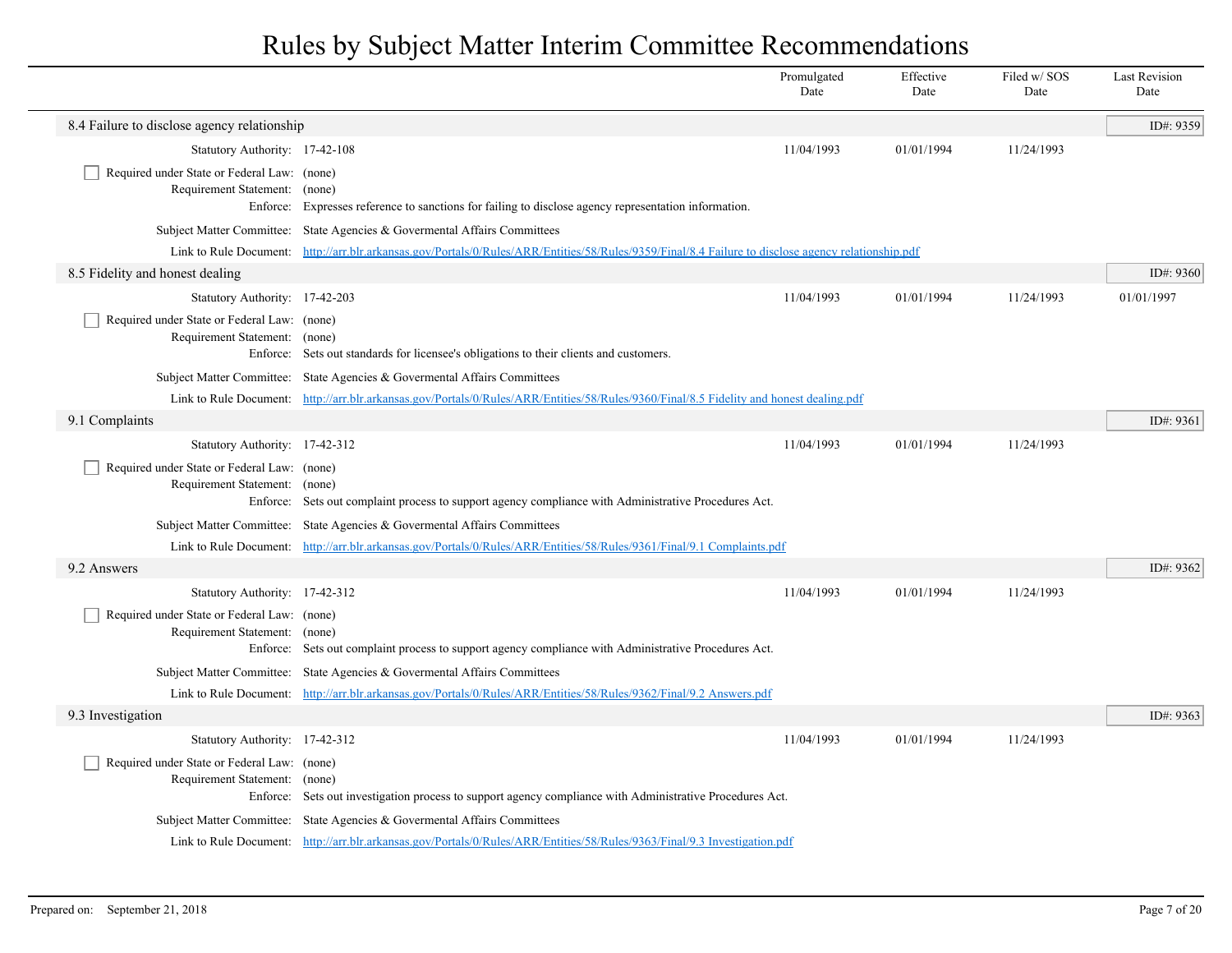|                                                                              |                                                                                                                                                                | Promulgated<br>Date | Effective<br>Date | Filed w/SOS<br>Date | <b>Last Revision</b><br>Date |
|------------------------------------------------------------------------------|----------------------------------------------------------------------------------------------------------------------------------------------------------------|---------------------|-------------------|---------------------|------------------------------|
| 9.4 Disposition of complaints; appeals from dismissal                        |                                                                                                                                                                |                     |                   |                     | ID#: $10686$                 |
| Statutory Authority: 17-42-312                                               |                                                                                                                                                                | 05/21/2012          | 09/01/2012        | 07/13/2012          |                              |
| Required under State or Federal Law: (none)<br>Requirement Statement: (none) | Enforce: Set out complaint process to support agency compliance with Administrative Procedures Act.                                                            |                     |                   |                     |                              |
|                                                                              | Subject Matter Committee: State Agencies & Governental Affairs Committees                                                                                      |                     |                   |                     |                              |
|                                                                              | Link to Rule Document: http://arr.blr.arkansas.gov/Portals/0/Rules/ARR/Entities/58/Rules/10686/Final/9.4 Disposition of complaints; appeals from dismissal.pdf |                     |                   |                     |                              |
| 9.5 Hearings                                                                 |                                                                                                                                                                |                     |                   |                     | ID#: 9364                    |
| Statutory Authority: 17-42-314                                               |                                                                                                                                                                | 11/04/1993          | 01/01/1994        | 11/24/1993          | 08/01/2000                   |
| Required under State or Federal Law: (none)<br>Requirement Statement: (none) | Enforce: Sets out formal hearing process to support agency compliance with Administrative Procedures Act.                                                      |                     |                   |                     |                              |
|                                                                              | Subject Matter Committee: State Agencies & Governental Affairs Committees                                                                                      |                     |                   |                     |                              |
|                                                                              | Link to Rule Document: http://arr.blr.arkansas.gov/Portals/0/Rules/ARR/Entities/58/Rules/9364/Final/9.5 Hearings.pdf                                           |                     |                   |                     |                              |
| 9.6 Hearing procedure                                                        |                                                                                                                                                                |                     |                   |                     | ID#: 9365                    |
| Statutory Authority: 17-42-314                                               |                                                                                                                                                                | 11/04/1993          | 01/01/1994        | 11/24/1993          |                              |
| Required under State or Federal Law: (none)<br>Requirement Statement: (none) | Enforce: Sets out formal hearing process to support agency compliance with Administrative Procedures Act.                                                      |                     |                   |                     |                              |
|                                                                              | Subject Matter Committee: State Agencies & Governental Affairs Committees                                                                                      |                     |                   |                     |                              |
|                                                                              | Link to Rule Document: http://arr.blr.arkansas.gov/Portals/0/Rules/ARR/Entities/58/Rules/9365/Final/9.6 Hearing procedure.pdf                                  |                     |                   |                     |                              |
| 9.7 Service                                                                  |                                                                                                                                                                |                     |                   |                     | ID#: 9366                    |
| Statutory Authority: 17-42-314                                               |                                                                                                                                                                | 11/04/1993          | 01/01/1994        | 11/24/1993          |                              |
| Required under State or Federal Law: (none)<br>Requirement Statement: (none) | Enforce: Sets out formal hearing process to support agency compliance with Administrative Procedures Act.                                                      |                     |                   |                     |                              |
|                                                                              | Subject Matter Committee: State Agencies & Govermental Affairs Committees                                                                                      |                     |                   |                     |                              |
|                                                                              | Link to Rule Document: http://arr.blr.arkansas.gov/Portals/0/Rules/ARR/Entities/58/Rules/9366/Final/9.7 Service.pdf                                            |                     |                   |                     |                              |
| 9.8 Attorneys                                                                |                                                                                                                                                                |                     |                   |                     | ID#: $9367$                  |
| Statutory Authority: 17-42-314                                               |                                                                                                                                                                | 11/04/1993          | 01/01/1994        | 11/24/1993          |                              |
| Required under State or Federal Law: (none)<br>Requirement Statement:        | (none)<br>Enforce: Sets out formal hearing process to support agency compliance with Administrative Procedures Act.                                            |                     |                   |                     |                              |
|                                                                              | Subject Matter Committee: State Agencies & Govermental Affairs Committees                                                                                      |                     |                   |                     |                              |
|                                                                              | Link to Rule Document: http://arr.blr.arkansas.gov/Portals/0/Rules/ARR/Entities/58/Rules/9367/Final/9.8 Attorneys.pdf                                          |                     |                   |                     |                              |
|                                                                              |                                                                                                                                                                |                     |                   |                     |                              |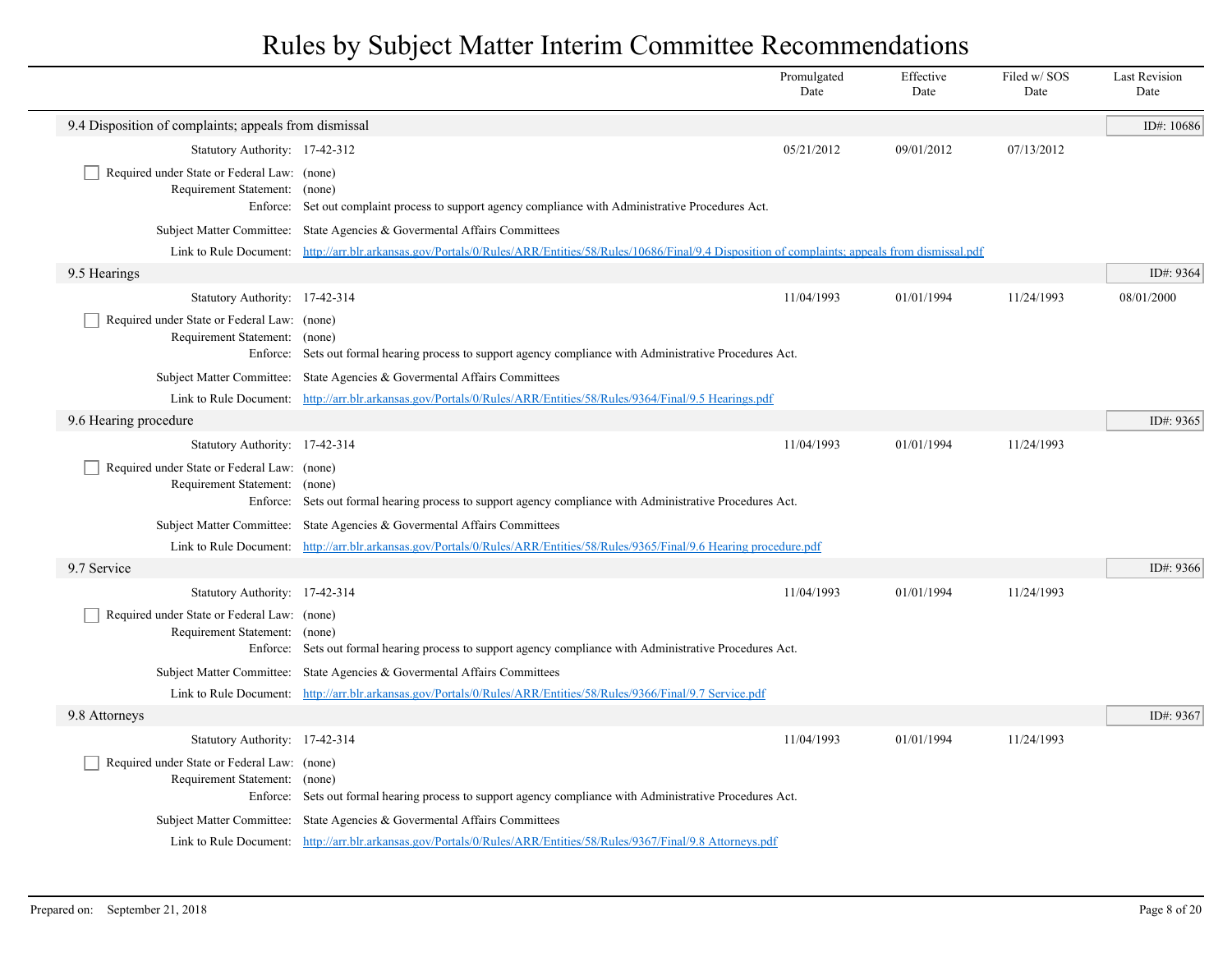|                                                                                   |                                                                                                                                                        | Promulgated<br>Date | Effective<br>Date | Filed w/SOS<br>Date | <b>Last Revision</b><br>Date |
|-----------------------------------------------------------------------------------|--------------------------------------------------------------------------------------------------------------------------------------------------------|---------------------|-------------------|---------------------|------------------------------|
| 9.9 Alternate Disciplinary Procedures                                             |                                                                                                                                                        |                     |                   |                     | ID#: 9368                    |
| Statutory Authority: 17-42-312                                                    |                                                                                                                                                        | 08/15/2013          | 10/01/2013        | 07/28/2017          |                              |
| Required under State or Federal Law: (none)<br>Requirement Statement: (none)      | Enforce: Allows nonadjudicatory sanctions for technical or minor violations.                                                                           |                     |                   |                     |                              |
|                                                                                   | Subject Matter Committee: State Agencies & Governental Affairs Committees                                                                              |                     |                   |                     |                              |
|                                                                                   | Link to Rule Document: http://arr.blr.arkansas.gov/Portals/0/Rules/ARR/Entities/58/Rules/9368/Final/9.9 Alternate Disciplinary Procedures.pdf          |                     |                   |                     |                              |
| 10.10 Agreements to be written                                                    |                                                                                                                                                        |                     |                   |                     | ID#: 9378                    |
| Statutory Authority: 17-42-203                                                    |                                                                                                                                                        | 11/04/1993          | 01/01/1994        | 11/24/1993          | 01/01/2005                   |
| Required under State or Federal Law: (none)<br>Requirement Statement: (none)      | Enforce: Addresses requirements for securing exact agreements of parties to a real estate transaction.                                                 |                     |                   |                     |                              |
|                                                                                   | Subject Matter Committee: State Agencies & Governental Affairs Committees                                                                              |                     |                   |                     |                              |
|                                                                                   | Link to Rule Document: http://arr.blr.arkansas.gov/Portals/0/Rules/ARR/Entities/58/Rules/9378/Final/10.10 Agreements to be written.pdf                 |                     |                   |                     |                              |
| 10.1 Dealing independently of principal broker                                    |                                                                                                                                                        |                     |                   |                     | ID#: 9369                    |
| Statutory Authority: 17-42-311                                                    |                                                                                                                                                        | 11/04/1993          | 01/01/1994        | 11/24/1993          | 01/01/1997                   |
| Required under State or Federal Law: (none)<br>Requirement Statement: (none)      | Enforce: Clarifies licensee's relationship and obligation to their Principal Broker.                                                                   |                     |                   |                     |                              |
|                                                                                   | Subject Matter Committee: State Agencies & Governental Affairs Committees                                                                              |                     |                   |                     |                              |
|                                                                                   | Link to Rule Document: http://arr.blr.arkansas.gov/Portals/0/Rules/ARR/Entities/58/Rules/9369/Final/10.1 Dealing independently of principal broker.pdf |                     |                   |                     |                              |
| 10.11 Self dealing                                                                |                                                                                                                                                        |                     |                   |                     | ID#: 9379                    |
| Statutory Authority: 17-42-203                                                    |                                                                                                                                                        | 11/04/1993          | 01/01/1994        | 11/24/1993          |                              |
| Required under State or Federal Law: (none)<br>Requirement Statement:<br>Enforce: | (none)<br>Provides requirements for licensees dealing with public on the licensees' own property.                                                      |                     |                   |                     |                              |
|                                                                                   | Subject Matter Committee: State Agencies & Governental Affairs Committees                                                                              |                     |                   |                     |                              |
|                                                                                   | Link to Rule Document: http://arr.blr.arkansas.gov/Portals/0/Rules/ARR/Entities/58/Rules/9379/Final/10.11 Self dealing.pdf                             |                     |                   |                     |                              |
| 10.12 Offers and acceptances                                                      |                                                                                                                                                        |                     |                   |                     | ID#: 9380                    |
| Statutory Authority: 17-42-203                                                    |                                                                                                                                                        | 11/04/1993          | 01/01/1994        | 11/24/1993          | 08/31/2007                   |
| Required under State or Federal Law: (none)<br>Requirement Statement: (none)      | Enforce: Provides for transparency and full communication to clients.                                                                                  |                     |                   |                     |                              |
|                                                                                   | Subject Matter Committee: State Agencies & Governental Affairs Committees                                                                              |                     |                   |                     |                              |
|                                                                                   | Link to Rule Document: http://arr.blr.arkansas.gov/Portals/0/Rules/ARR/Entities/58/Rules/9380/Final/10.12 Offers and acceptances.pdf                   |                     |                   |                     |                              |
|                                                                                   |                                                                                                                                                        |                     |                   |                     |                              |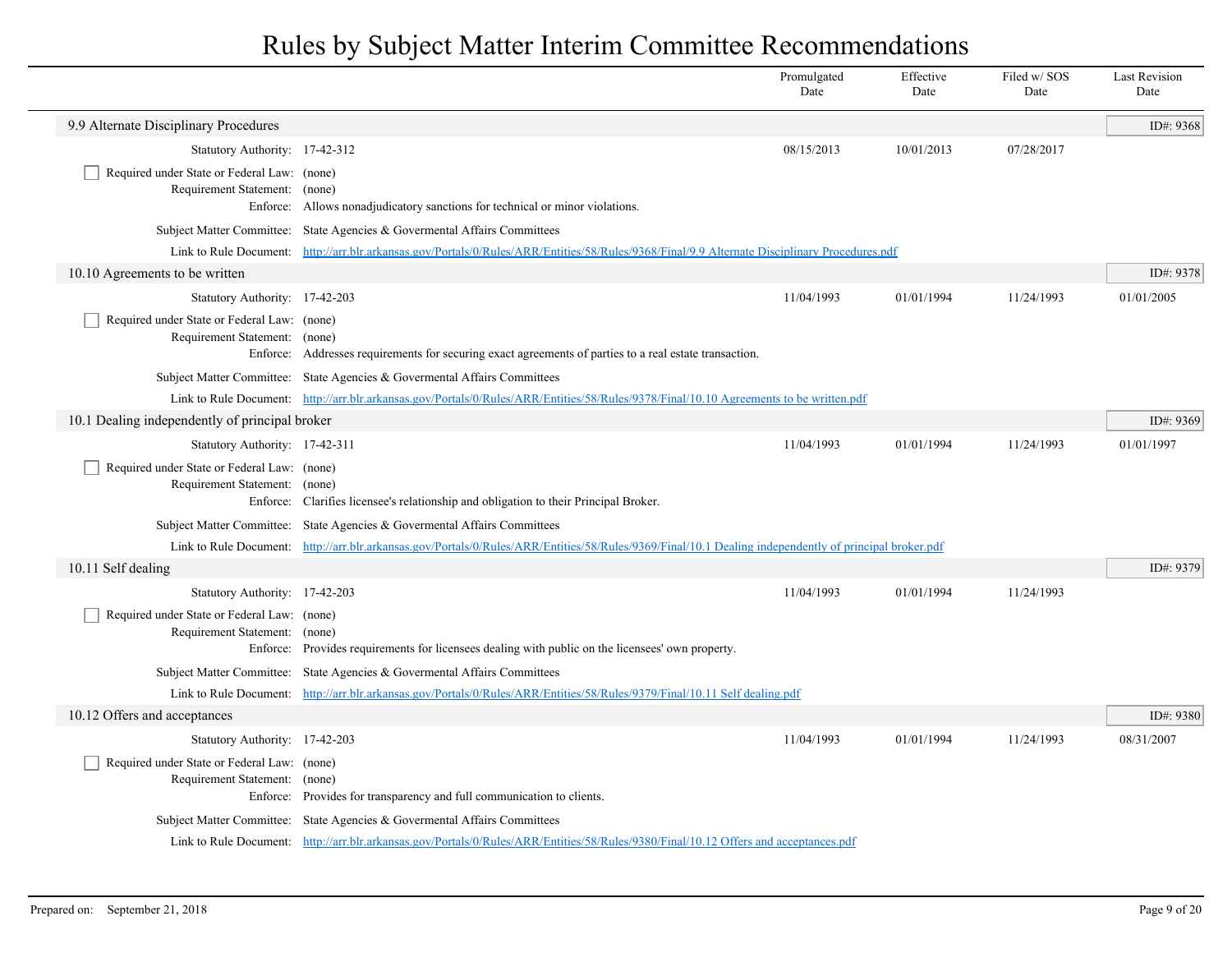|  |                                                                              |                                                                                                                                                             | Promulgated<br>Date | Effective<br>Date | Filed w/SOS<br>Date | <b>Last Revision</b><br>Date |
|--|------------------------------------------------------------------------------|-------------------------------------------------------------------------------------------------------------------------------------------------------------|---------------------|-------------------|---------------------|------------------------------|
|  | 10.13 Listing agreements; signs                                              |                                                                                                                                                             |                     |                   |                     | ID#: 9381                    |
|  | Statutory Authority: 17-42-203                                               |                                                                                                                                                             | 11/04/1993          | 01/01/1994        | 11/24/1993          | 08/01/2000                   |
|  | Required under State or Federal Law: (none)<br>Requirement Statement: (none) | Enforce: Provides guidance for licensees conduction business in conjunction with other firms.                                                               |                     |                   |                     |                              |
|  |                                                                              | Subject Matter Committee: State Agencies & Governental Affairs Committees                                                                                   |                     |                   |                     |                              |
|  |                                                                              | Link to Rule Document: http://arr.blr.arkansas.gov/Portals/0/Rules/ARR/Entities/58/Rules/9381/Final/10.13 Listing agreements; signs.pdf                     |                     |                   |                     |                              |
|  | 10.14 Reporting violations                                                   |                                                                                                                                                             |                     |                   |                     | ID#: 9382                    |
|  | Statutory Authority: 17-42-203                                               |                                                                                                                                                             | 11/04/1993          | 01/01/1994        | 11/24/1993          |                              |
|  | Required under State or Federal Law: (none)<br>Requirement Statement: (none) | Enforce: Self policing mechanism for real estate licenses                                                                                                   |                     |                   |                     |                              |
|  |                                                                              | Subject Matter Committee: State Agencies & Governental Affairs Committees                                                                                   |                     |                   |                     |                              |
|  |                                                                              | Link to Rule Document: http://arr.blr.arkansas.gov/Portals/0/Rules/ARR/Entities/58/Rules/9382/Final/10.14 Reporting violations.pdf                          |                     |                   |                     |                              |
|  | 10.15 Broker's Price Opinion                                                 |                                                                                                                                                             |                     |                   |                     | ID#: 9383                    |
|  | Statutory Authority: 17-42-110                                               |                                                                                                                                                             | 12/15/2011          | 01/13/2012        | 01/03/2012          |                              |
|  | Required under State or Federal Law: (none)<br>Requirement Statement: (none) | Enforce: Provides authority and process by which real estate brokers may provide broker price opinions.                                                     |                     |                   |                     |                              |
|  |                                                                              | Subject Matter Committee: State Agencies & Governental Affairs Committees                                                                                   |                     |                   |                     |                              |
|  |                                                                              | Link to Rule Document: http://arr.blr.arkansas.gov/Portals/0/Rules/ARR/Entities/58/Rules/9383/Final/10.15 Broker's Price Opinion.pdf                        |                     |                   |                     |                              |
|  | 10.16 Criminal convictions and disciplinary actions                          |                                                                                                                                                             |                     |                   |                     | ID#: 9384                    |
|  | Statutory Authority: 17-42-203                                               |                                                                                                                                                             | 11/04/1993          | 01/01/1994        | 11/24/1993          | 10/01/2011                   |
|  | Required under State or Federal Law: (none)<br>Requirement Statement: (none) | Enforce: Requires licensees and applicants for license to disclose certain background information.                                                          |                     |                   |                     |                              |
|  |                                                                              | Subject Matter Committee: State Agencies & Governental Affairs Committees                                                                                   |                     |                   |                     |                              |
|  |                                                                              | Link to Rule Document: http://arr.blr.arkansas.gov/Portals/0/Rules/ARR/Entities/58/Rules/9384/Final/10.16 Criminal convictions and disciplinary actions.pdf |                     |                   |                     |                              |
|  | 10.18 Property management definitions                                        |                                                                                                                                                             |                     |                   |                     | ID#: 9386                    |
|  | Statutory Authority: 17-42-203                                               |                                                                                                                                                             | 11/06/2013          | 07/01/2014        | 01/17/2014          |                              |
|  | Required under State or Federal Law: (none)<br>Requirement Statement: (none) | Enforce: Provides for definitions of terms used herein.                                                                                                     |                     |                   |                     |                              |
|  |                                                                              | Subject Matter Committee: State Agencies & Governental Affairs Committees                                                                                   |                     |                   |                     |                              |
|  |                                                                              | Link to Rule Document: http://arr.blr.arkansas.gov/Portals/0/Rules/ARR/Entities/58/Rules/9386/Final/10.18 Property management definitions.pdf               |                     |                   |                     |                              |
|  |                                                                              |                                                                                                                                                             |                     |                   |                     |                              |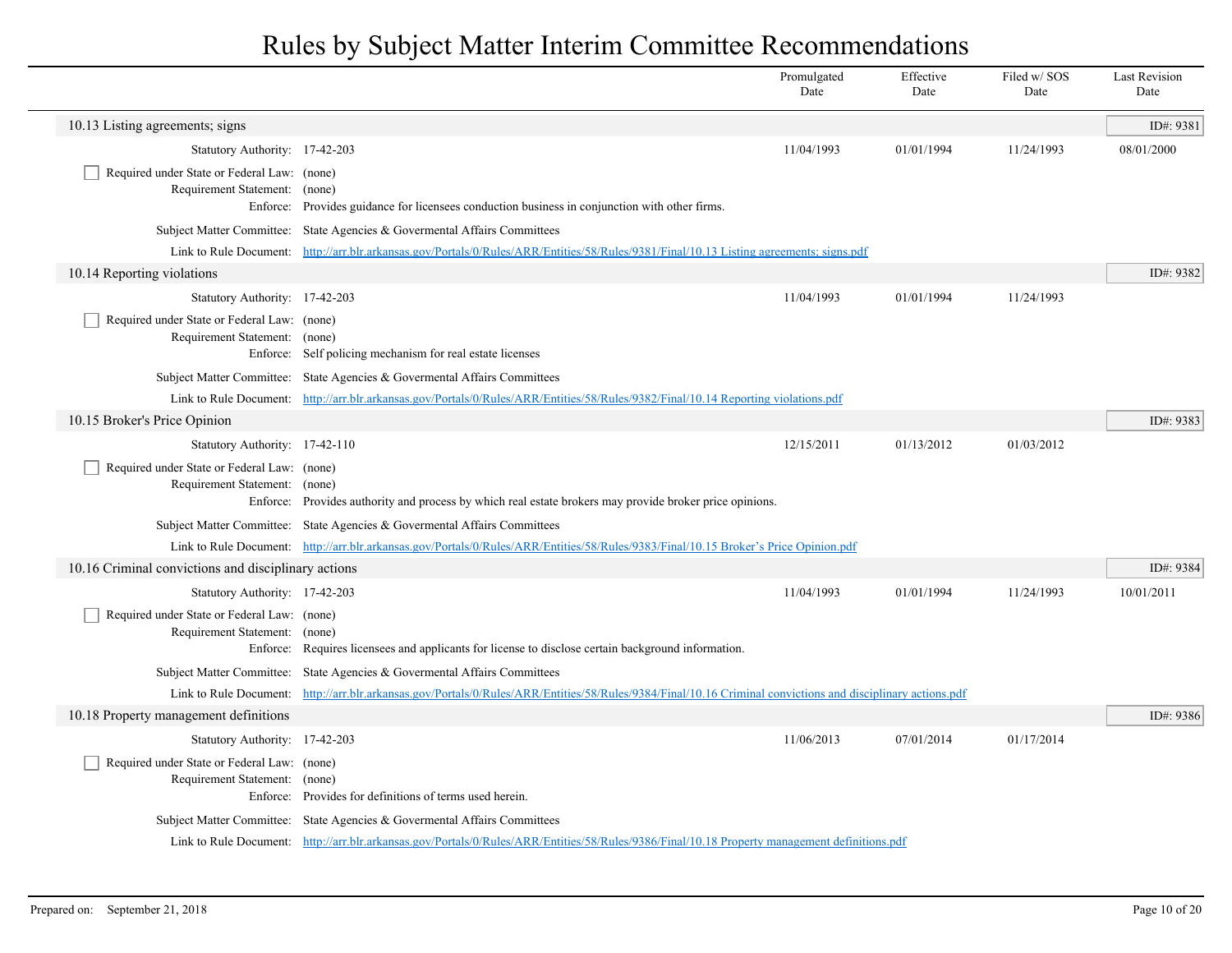|  |                                                                              |                                                                                                                                                                 | Promulgated<br>Date | Effective<br>Date | Filed w/SOS<br>Date | <b>Last Revision</b><br>Date |
|--|------------------------------------------------------------------------------|-----------------------------------------------------------------------------------------------------------------------------------------------------------------|---------------------|-------------------|---------------------|------------------------------|
|  | 10.19 Property management agreement                                          |                                                                                                                                                                 |                     |                   |                     | ID#: 9387                    |
|  | Statutory Authority: 17-42-203                                               |                                                                                                                                                                 | 11/06/2013          | 07/01/2014        | 01/17/2014          |                              |
|  | Required under State or Federal Law: (none)                                  |                                                                                                                                                                 |                     |                   |                     |                              |
|  | Requirement Statement: (none)                                                | Enforce: Sets out requirements for having written property management agreements.                                                                               |                     |                   |                     |                              |
|  |                                                                              | Subject Matter Committee: State Agencies & Governental Affairs Committees                                                                                       |                     |                   |                     |                              |
|  |                                                                              | Link to Rule Document: http://arr.blr.arkansas.gov/Portals/0/Rules/ARR/Entities/58/Rules/9387/Final/10.19 Property management agreement.pdf                     |                     |                   |                     |                              |
|  | 10.2 Expiration date for listing contract                                    |                                                                                                                                                                 |                     |                   |                     | ID#: 9370                    |
|  | Statutory Authority: 17-42-203                                               |                                                                                                                                                                 | 11/04/1993          | 01/01/1994        | 11/24/1993          | 08/01/2000                   |
|  | Required under State or Federal Law: (none)                                  |                                                                                                                                                                 |                     |                   |                     |                              |
|  | Requirement Statement: (none)                                                |                                                                                                                                                                 |                     |                   |                     |                              |
|  |                                                                              | Enforce: Sets out assurance that agency agreements are not open-ended.                                                                                          |                     |                   |                     |                              |
|  |                                                                              | Subject Matter Committee: State Agencies & Govermental Affairs Committees                                                                                       |                     |                   |                     |                              |
|  |                                                                              | Link to Rule Document: http://arr.blr.arkansas.gov/Portals/0/Rules/ARR/Entities/58/Rules/9370/Final/10.2 Expiration date for agency agreements or contracts.pdf |                     |                   |                     |                              |
|  | 10.20 Tenant agreement                                                       |                                                                                                                                                                 |                     |                   |                     | ID#: 9388                    |
|  | Statutory Authority: 17-42-203                                               |                                                                                                                                                                 | 11/06/2013          | 07/01/2014        | 01/17/2017          |                              |
|  | Required under State or Federal Law: (none)                                  |                                                                                                                                                                 |                     |                   |                     |                              |
|  | Requirement Statement: (none)                                                | Enforce: Sets out requirements for having written tenant agreements/leases.                                                                                     |                     |                   |                     |                              |
|  |                                                                              | Subject Matter Committee: State Agencies & Govermental Affairs Committees                                                                                       |                     |                   |                     |                              |
|  |                                                                              | Link to Rule Document: http://arr.blr.arkansas.gov/Portals/0/Rules/ARR/Entities/58/Rules/9388/Final/10.20 Tenant agreement.pdf                                  |                     |                   |                     |                              |
|  | 10.21 Property management accounting and recordkeeping                       |                                                                                                                                                                 |                     |                   |                     | ID#: 9389                    |
|  | Statutory Authority: 17-42-203                                               |                                                                                                                                                                 | 11/06/2013          | 07/01/2014        | 01/17/2014          |                              |
|  | Required under State or Federal Law: (none)                                  |                                                                                                                                                                 |                     |                   |                     |                              |
|  | Requirement Statement: (none)                                                |                                                                                                                                                                 |                     |                   |                     |                              |
|  |                                                                              | Enforce: Sets out requirements for maintaining property management records.                                                                                     |                     |                   |                     |                              |
|  |                                                                              | Subject Matter Committee: State Agencies & Governental Affairs Committees                                                                                       |                     |                   |                     |                              |
|  |                                                                              | Link to Rule Document: http://arr.blr.arkansas.gov/Portals/0/Rules/ARR/Entities/58/Rules/9389/Final/10.21 Property management accounting and recordkeeping.pdf  |                     |                   |                     |                              |
|  | 10.22 Property management owner ledgers                                      |                                                                                                                                                                 |                     |                   |                     | ID#: 9390                    |
|  | Statutory Authority: 17-42-203                                               |                                                                                                                                                                 | 11/06/2013          | 07/01/2014        | 01/17/2014          |                              |
|  | Required under State or Federal Law: (none)<br>Requirement Statement: (none) |                                                                                                                                                                 |                     |                   |                     |                              |
|  |                                                                              | Enforce: Sets out requirements for maintaining property management records.                                                                                     |                     |                   |                     |                              |
|  |                                                                              | Subject Matter Committee: State Agencies & Governental Affairs Committees                                                                                       |                     |                   |                     |                              |
|  |                                                                              | Link to Rule Document: http://arr.blr.arkansas.gov/Portals/0/Rules/ARR/Entities/58/Rules/9390/Final/10.22 Property management owner ledgers.pdf                 |                     |                   |                     |                              |
|  |                                                                              |                                                                                                                                                                 |                     |                   |                     |                              |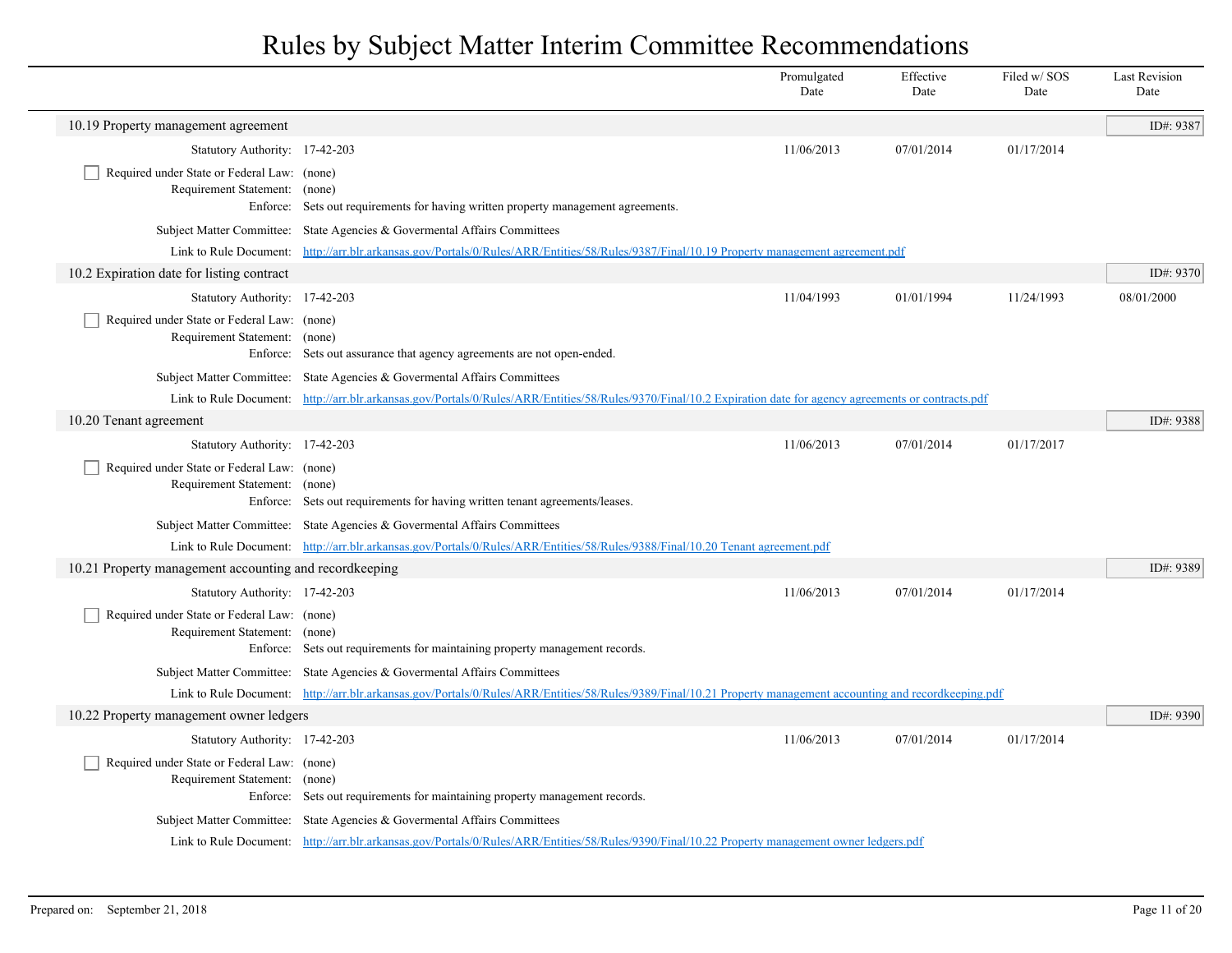|                                                                                   |                                                                                                                                                                            | Promulgated<br>Date | Effective<br>Date | Filed w/ SOS<br>Date | <b>Last Revision</b><br>Date |
|-----------------------------------------------------------------------------------|----------------------------------------------------------------------------------------------------------------------------------------------------------------------------|---------------------|-------------------|----------------------|------------------------------|
| 10.23 Property management tenant ledgers                                          |                                                                                                                                                                            |                     |                   |                      | ID#: 9391                    |
| Statutory Authority: 17-42-203                                                    |                                                                                                                                                                            | 11/06/2013          | 07/01/2014        | 01/17/2014           |                              |
| Required under State or Federal Law: (none)<br>Requirement Statement: (none)      | Enforce: Sets out requirements for maintaining property management records.                                                                                                |                     |                   |                      |                              |
|                                                                                   | Subject Matter Committee: State Agencies & Governental Affairs Committees                                                                                                  |                     |                   |                      |                              |
|                                                                                   | Link to Rule Document: http://arr.blr.arkansas.gov/Portals/0/Rules/ARR/Entities/58/Rules/9391/Final/10.23 Property management tenant ledgers.pdf                           |                     |                   |                      |                              |
| 10.24 Property management cash receipts                                           |                                                                                                                                                                            |                     |                   |                      | ID#: 9392                    |
| Statutory Authority: 17-42-203                                                    |                                                                                                                                                                            | 11/06/2013          | 07/01/2014        | 01/17/2014           |                              |
| Required under State or Federal Law: (none)<br>Requirement Statement: (none)      | Enforce: Sets out requirements for handling cash payments.                                                                                                                 |                     |                   |                      |                              |
|                                                                                   | Subject Matter Committee: State Agencies & Governental Affairs Committees                                                                                                  |                     |                   |                      |                              |
|                                                                                   | Link to Rule Document: http://arr.blr.arkansas.gov/Portals/0/Rules/ARR/Entities/58/Rules/9392/Final/10.24 Property management cash receipts.pdf                            |                     |                   |                      |                              |
| 10.4 Broker resp; exec brokers; part-time brokers                                 |                                                                                                                                                                            |                     |                   |                      | ID#: 9372                    |
| Statutory Authority: 17-42-203                                                    |                                                                                                                                                                            | 11/04/1993          | 01/01/1994        | 11/24/1993           | 10/01/2011                   |
| Required under State or Federal Law: (none)<br>Requirement Statement: (none)      | Enforce: Sets out Principal Broker's responsibility for firm and licensees associated with the firm.                                                                       |                     |                   |                      |                              |
|                                                                                   | Subject Matter Committee: State Agencies & Governental Affairs Committees                                                                                                  |                     |                   |                      |                              |
|                                                                                   | Link to Rule Document: http://arr.blr.arkansas.gov/Portals/0/Rules/ARR/Entities/58/Rules/9372/Final/10.4 Broker responsibilities; executive brokers; part-time brokers.pdf |                     |                   |                      |                              |
| 10.5 Advertising                                                                  |                                                                                                                                                                            |                     |                   |                      | ID#: 9373                    |
| Statutory Authority: 17-42-311                                                    |                                                                                                                                                                            | 11/04/1993          | 01/01/1994        | 11/24/1993           | 01/01/1997                   |
| Required under State or Federal Law: (none)<br>Requirement Statement:<br>Enforce: | (none)<br>Sets out requirements and restrictions for advertising to ensure clarity to the public.                                                                          |                     |                   |                      |                              |
|                                                                                   | Subject Matter Committee: State Agencies & Governental Affairs Committees                                                                                                  |                     |                   |                      |                              |
|                                                                                   | Link to Rule Document: http://arr.blr.arkansas.gov/Portals/0/Rules/ARR/Entities/58/Rules/9373/Final/10.5 Advertising.pdf                                                   |                     |                   |                      |                              |
| 10.6 Knowledge of property                                                        |                                                                                                                                                                            |                     |                   |                      | ID#: 9374                    |
| Statutory Authority: 17-24-203                                                    |                                                                                                                                                                            | 11/04/1993          | 01/01/1994        | 11/24/1993           |                              |
| Required under State or Federal Law: (none)<br>Requirement Statement:             | (none)<br>Enforce: Sets out licensee expectations and requirements with regard to knowledge of property.                                                                   |                     |                   |                      |                              |
|                                                                                   | Subject Matter Committee: State Agencies & Governental Affairs Committees                                                                                                  |                     |                   |                      |                              |
|                                                                                   | Link to Rule Document: http://arr.blr.arkansas.gov/Portals/0/Rules/ARR/Entities/58/Rules/9374/Final/10.6 Knowledge of property.pdf                                         |                     |                   |                      |                              |

 $\overline{\phantom{a}}$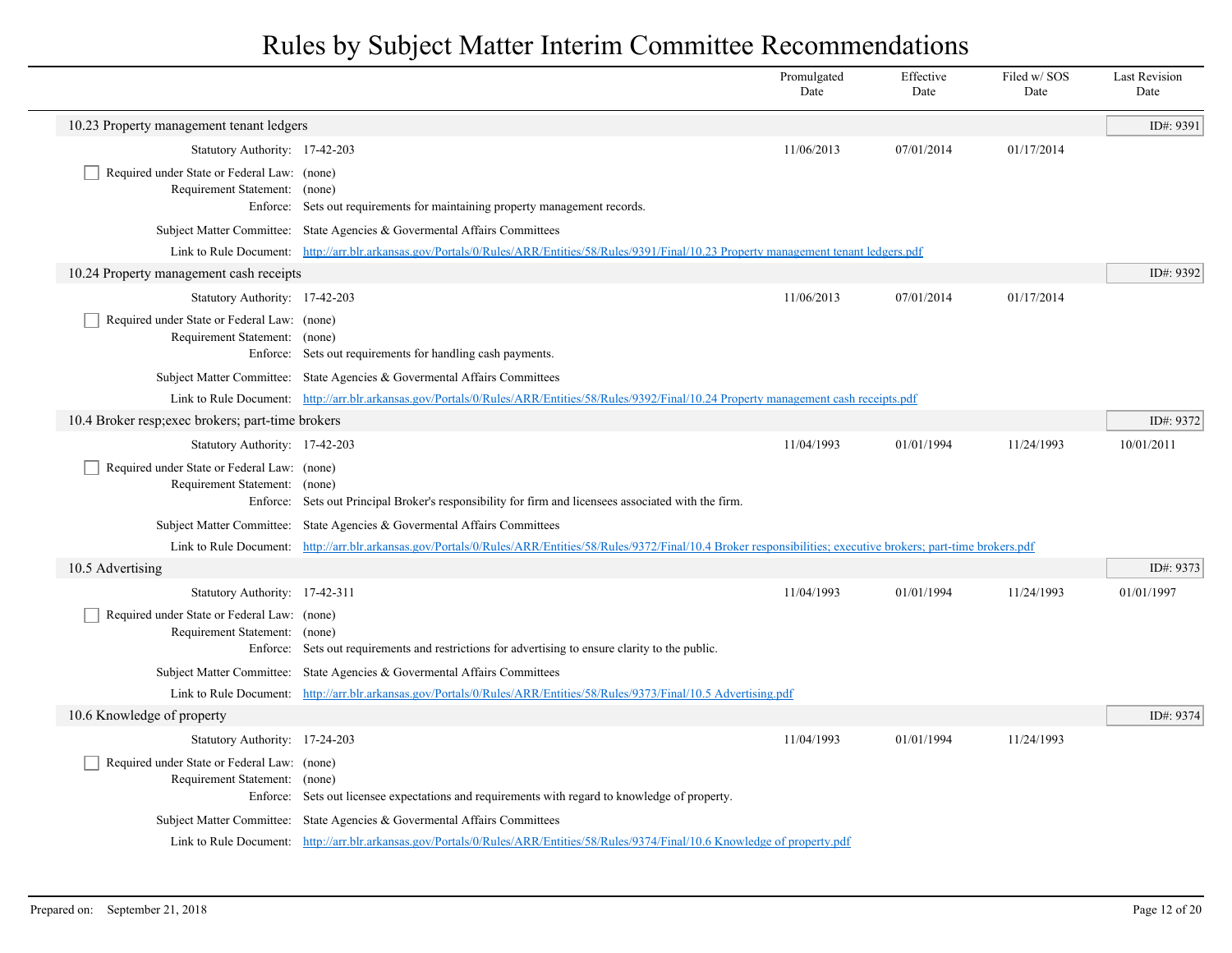|                                                                              |                                                                                                                                                        | Promulgated<br>Date | Effective<br>Date | Filed w/SOS<br>Date | <b>Last Revision</b><br>Date |
|------------------------------------------------------------------------------|--------------------------------------------------------------------------------------------------------------------------------------------------------|---------------------|-------------------|---------------------|------------------------------|
| 10.7 Handling of funds; maintenance of records                               |                                                                                                                                                        |                     |                   |                     | ID#: 9375                    |
| Statutory Authority: 17-42-203                                               |                                                                                                                                                        | 11/04/1993          | 01/01/1994        | 11/24/1993          | 08/31/2007                   |
| Required under State or Federal Law: (none)<br>Requirement Statement: (none) | Enforce: Provides for safe and responsible handling of client and customer funds and maintaining records.                                              |                     |                   |                     |                              |
|                                                                              | Subject Matter Committee: State Agencies & Governental Affairs Committees                                                                              |                     |                   |                     |                              |
|                                                                              | Link to Rule Document: http://arr.blr.arkansas.gov/Portals/0/Rules/ARR/Entities/58/Rules/9375/Final/10.7 Handling of funds; maintenance of records.pdf |                     |                   |                     |                              |
| 10.8 Trust funds; trust accounts                                             |                                                                                                                                                        |                     |                   |                     | ID#: 9376                    |
| Statutory Authority: 17-42-203                                               |                                                                                                                                                        | 11/04/1993          | 01/01/1994        | 11/24/1993          | 08/31/2007                   |
| Required under State or Federal Law: (none)<br>Requirement Statement: (none) | Enforce: Provides for safe and responsible handling of client and customer funds.                                                                      |                     |                   |                     |                              |
|                                                                              | Subject Matter Committee: State Agencies & Governental Affairs Committees                                                                              |                     |                   |                     |                              |
|                                                                              | Link to Rule Document: http://arr.blr.arkansas.gov/Portals/0/Rules/ARR/Entities/58/Rules/9376/Final/10.8 Trust funds; trust accounts.pdf               |                     |                   |                     |                              |
| 10.9 Disbursement of trust funds                                             |                                                                                                                                                        |                     |                   |                     | ID#: 9377                    |
| Statutory Authority: 17/42/203                                               |                                                                                                                                                        | 11/04/1993          | 01/01/1994        | 11/24/1993          |                              |
| Required under State or Federal Law: (none)<br>Requirement Statement: (none) | Enforce: Provides for safe and responsible handling of client and customer funds.                                                                      |                     |                   |                     |                              |
|                                                                              | Subject Matter Committee: State Agencies & Governental Affairs Committees                                                                              |                     |                   |                     |                              |
|                                                                              | Link to Rule Document: http://arr.blr.arkansas.gov/Portals/0/Rules/ARR/Entities/58/Rules/9377/Final/10.9 Disbursement of trust funds.pdf               |                     |                   |                     |                              |
| 11.1 Request for waiver or extension                                         |                                                                                                                                                        |                     |                   |                     | ID#: 9393                    |
| Statutory Authority: 17-42-307                                               |                                                                                                                                                        | 11/04/1993          | 01/01/1994        | 11/24/1993          | 08/31/2007                   |
| Required under State or Federal Law: (none)<br>Requirement Statement:        | (none)<br>Enforce: Provides process by which a licensee may request a waiver from annual education requirement.                                        |                     |                   |                     |                              |
|                                                                              | Subject Matter Committee: State Agencies & Governental Affairs Committees                                                                              |                     |                   |                     |                              |
|                                                                              | Link to Rule Document: http://arr.blr.arkansas.gov/Portals/0/Rules/ARR/Entities/58/Rules/9393/Final/11.1 Requests for waiver or extension.pdf          |                     |                   |                     |                              |
| 11.2 Continuing education topics                                             |                                                                                                                                                        |                     |                   |                     | ID#: 9394                    |
| Statutory Authority: 17-42-514                                               |                                                                                                                                                        | 11/04/1993          | 01/01/1994        | 11/24/1993          | 01/01/2017                   |
| Required under State or Federal Law: (none)<br>Requirement Statement: (none) | Enforce: Sets out commission's responsibility for identifying subjects acceptable for education.                                                       |                     |                   |                     |                              |
|                                                                              | Subject Matter Committee: State Agencies & Governental Affairs Committees                                                                              |                     |                   |                     |                              |
|                                                                              | Link to Rule Document: http://arr.blr.arkansas.gov/Portals/0/Rules/ARR/Entities/58/Rules/9394/Final/11.2 Continuing education topics.pdf               |                     |                   |                     |                              |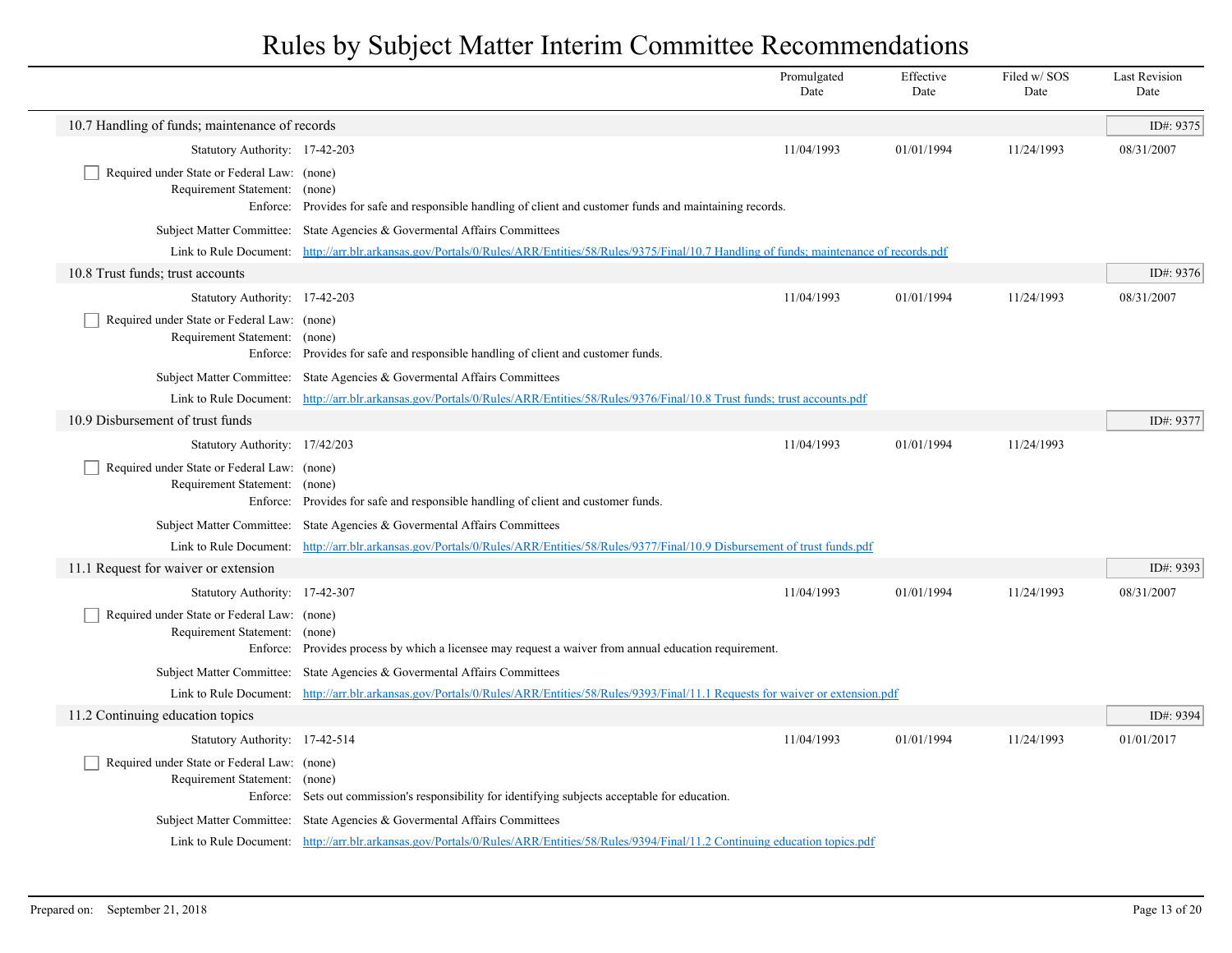|                                                                                                                |                                                                                                                                                                              | Promulgated<br>Date | Effective<br>Date | Filed w/ SOS<br>Date | <b>Last Revision</b><br>Date |
|----------------------------------------------------------------------------------------------------------------|------------------------------------------------------------------------------------------------------------------------------------------------------------------------------|---------------------|-------------------|----------------------|------------------------------|
| 11.3 Approved courses and instructors                                                                          |                                                                                                                                                                              |                     |                   |                      | ID#: 9395                    |
| Statutory Authority: 17-42-506                                                                                 |                                                                                                                                                                              | 11/04/1993          | 01/01/1994        | 11/24/1993           | 01/01/1997                   |
| Required under State or Federal Law: (none)<br>Requirement Statement: (none)                                   | Enforce: Sets out requirements for course and instructors qualifying for continuing education credit.                                                                        |                     |                   |                      |                              |
|                                                                                                                | Subject Matter Committee: State Agencies & Governental Affairs Committees                                                                                                    |                     |                   |                      |                              |
|                                                                                                                | Link to Rule Document: http://arr.blr.arkansas.gov/Portals/0/Rules/ARR/Entities/58/Rules/9395/Final/11.3 Approved courses and instructors.pdf                                |                     |                   |                      |                              |
| 11.4 No duplication of pre-licensing and continuing education credit                                           |                                                                                                                                                                              |                     |                   |                      | ID#: 9396                    |
| Statutory Authority: 17-42-203                                                                                 |                                                                                                                                                                              | 11/04/1993          | 01/01/1994        | 11/24/1993           |                              |
| Required under State or Federal Law: (none)<br>Requirement Statement: (none)                                   | Enforce: Clarifies that education hours cannot fulfill multiple educational requirements.                                                                                    |                     |                   |                      |                              |
|                                                                                                                | Subject Matter Committee: State Agencies & Governental Affairs Committees                                                                                                    |                     |                   |                      |                              |
|                                                                                                                | Link to Rule Document: http://arr.blr.arkansas.gov/Portals/0/Rules/ARR/Entities/58/Rules/9396/Final/11.4 No duplication of pre-licensing and continuing education credit.pdf |                     |                   |                      |                              |
| 11.5 Post-license education requirement                                                                        |                                                                                                                                                                              |                     |                   |                      | ID#: 9397                    |
| Statutory Authority: 17/42/303<br>Required under State or Federal Law: (none)<br>Requirement Statement: (none) | Enforce: Sets out specific requirements for post-license education compliance.                                                                                               | 11/01/2001          | 01/01/2002        | 11/28/2001           | 01/01/2018                   |
|                                                                                                                | Subject Matter Committee: State Agencies & Governental Affairs Committees                                                                                                    |                     |                   |                      |                              |
|                                                                                                                | Link to Rule Document: http://arr.blr.arkansas.gov/Portals/0/Rules/ARR/Entities/58/Rules/9397/Final/11.5 Post-license education requirements.pdf                             |                     |                   |                      |                              |
| 12.1 Interest on trust account program                                                                         |                                                                                                                                                                              |                     |                   |                      | ID#: 9398                    |
| Statutory Authority: 17-42-203                                                                                 |                                                                                                                                                                              | 11/04/1993          | 01/01/1994        | 11/24/1993           |                              |
| Required under State or Federal Law: (none)<br>Requirement Statement: (none)                                   | Enforce: Provides for brokers to have interest-bearing trust accounts.                                                                                                       |                     |                   |                      |                              |
|                                                                                                                | Subject Matter Committee: State Agencies & Governental Affairs Committees                                                                                                    |                     |                   |                      |                              |
|                                                                                                                | Link to Rule Document: http://arr.blr.arkansas.gov/Portals/0/Rules/ARR/Entities/58/Rules/9398/Final/12.1 Interest on trust account program.pdf                               |                     |                   |                      |                              |
| 12.2 Certain interest bearing trust accounts approved                                                          |                                                                                                                                                                              |                     |                   |                      | ID#: 9399                    |
| Statutory Authority: 17-42-203<br>Required under State or Federal Law: (none)<br>Requirement Statement: (none) | Enforce: Provides for brokers to have interest-bearing trust accounts.                                                                                                       | 11/04/1993          | 01/01/1994        | 11/24/1993           |                              |
|                                                                                                                | Subject Matter Committee: State Agencies & Governental Affairs Committees                                                                                                    |                     |                   |                      |                              |
|                                                                                                                | Link to Rule Document: http://arr.blr.arkansas.gov/Portals/0/Rules/ARR/Entities/58/Rules/9399/Final/12.2 Certain interest bearing trust accounts approved.pdf                |                     |                   |                      |                              |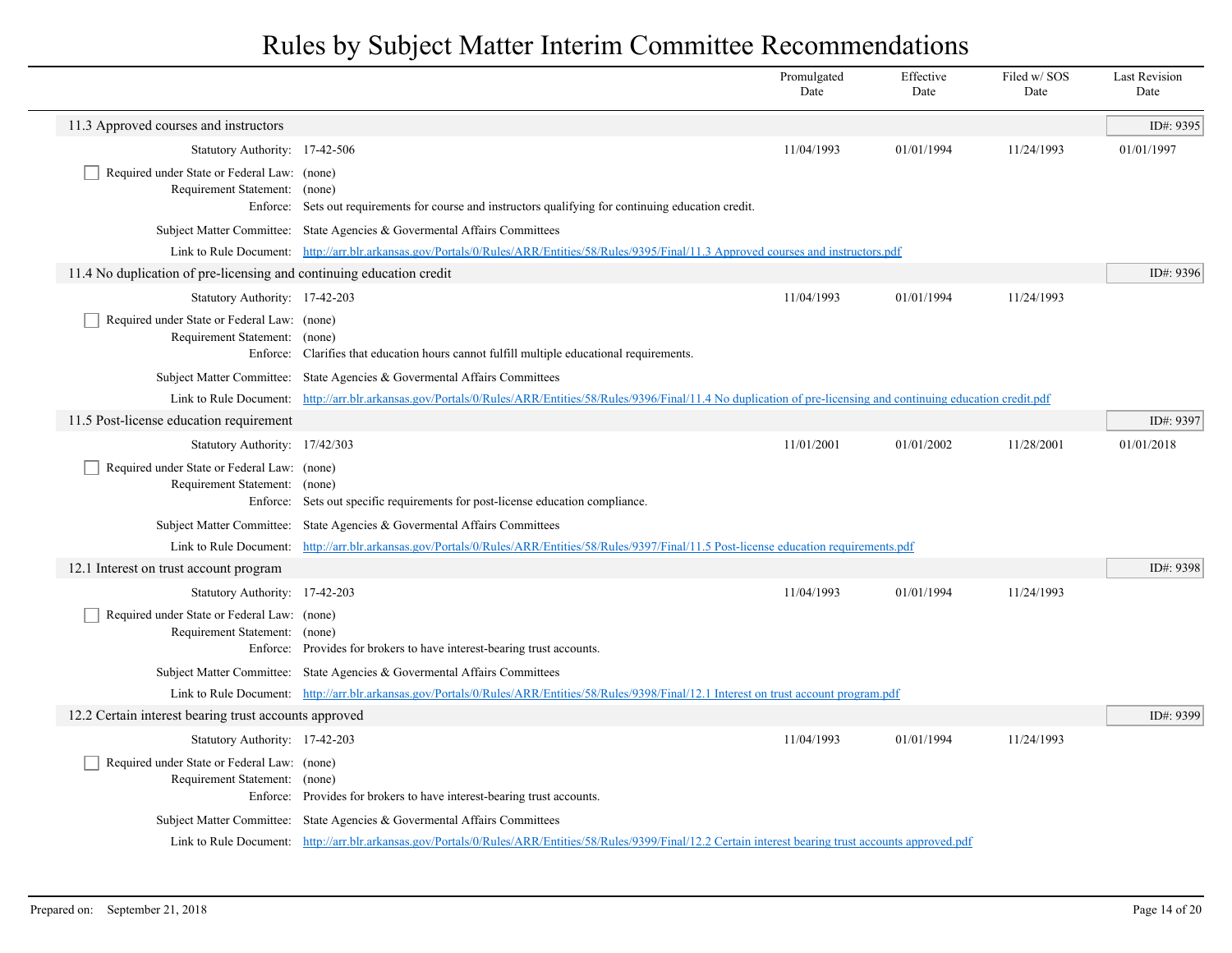|                                                                                                         |                                                                                                                                               | Promulgated<br>Date | Effective<br>Date | Filed w/SOS<br>Date | <b>Last Revision</b><br>Date |
|---------------------------------------------------------------------------------------------------------|-----------------------------------------------------------------------------------------------------------------------------------------------|---------------------|-------------------|---------------------|------------------------------|
| 13.10 "Reasonable Time" defined                                                                         |                                                                                                                                               |                     |                   |                     | ID#: 9409                    |
| Statutory Authority: 18-14-409                                                                          |                                                                                                                                               | 11/06/2013          | 04/01/2014        | 01/17/2014          |                              |
| Required under State or Federal Law: (none)<br>Requirement Statement: (none)<br>Enforce:                | Clarifies reasonable time as 30 days for refunds of monies caused by cancellation.                                                            |                     |                   |                     |                              |
|                                                                                                         | Subject Matter Committee: State Agencies & Governental Affairs Committees                                                                     |                     |                   |                     |                              |
|                                                                                                         | Link to Rule Document: http://arr.blr.arkansas.gov/Portals/0/Rules/ARR/Entities/58/Rules/9409/Final/13.10 Reasonable Time defined.pdf         |                     |                   |                     |                              |
| 13.1 Registration; renewal; fees                                                                        |                                                                                                                                               |                     |                   |                     | ID#: 9400                    |
| Statutory Authority: 18-14-202                                                                          |                                                                                                                                               | 11/06/2013          | 04/01/2014        | 01/17/2014          |                              |
| Required under State or Federal Law: (none)<br>Requirement Statement: (none)                            | Enforce: Sets specific amounts of fees within general statutory parameters.                                                                   |                     |                   |                     |                              |
|                                                                                                         | Subject Matter Committee: State Agencies & Governental Affairs Committees                                                                     |                     |                   |                     |                              |
|                                                                                                         | Link to Rule Document: http://arr.blr.arkansas.gov/Portals/0/Rules/ARR/Entities/58/Rules/9400/Final/13.1 Registration renewal fees.pdf        |                     |                   |                     |                              |
| 13.11 Limitations                                                                                       |                                                                                                                                               |                     |                   |                     | ID#: 9410                    |
| Statutory Authority: 18-14-403<br>Required under State or Federal Law: (none)<br>Requirement Statement: | (none)<br>Enforce: Provides mechanism by which a developer and purchaser may alter terms for judicial proceedings.                            | 11/06/2013          | 04/01/2014        | 01/17/2014          |                              |
|                                                                                                         | Subject Matter Committee: State Agencies & Governental Affairs Committees                                                                     |                     |                   |                     |                              |
|                                                                                                         | Link to Rule Document: http://arr.blr.arkansas.gov/Portals/0/Rules/ARR/Entities/58/Rules/9410/Final/13.10 Reasonable Time defined.pdf         |                     |                   |                     |                              |
| 13.12 Reservation; deposit refundable                                                                   |                                                                                                                                               |                     |                   |                     | ID#: 9411                    |
| Statutory Authority: 18-14-407                                                                          |                                                                                                                                               | 11/06/2013          | 04/01/2014        | 01/17/2014          |                              |
| Required under State or Federal Law: (none)<br>Requirement Statement:                                   | (none)<br>Enforce: Requires developer to provide notice to purchasers that deposits are refundable.                                           |                     |                   |                     |                              |
|                                                                                                         | Subject Matter Committee: State Agencies & Governental Affairs Committees                                                                     |                     |                   |                     |                              |
|                                                                                                         | Link to Rule Document: http://arr.blr.arkansas.gov/Portals/0/Rules/ARR/Entities/58/Rules/9411/Final/13.12 Reservation; deposit refundable.pdf |                     |                   |                     |                              |
| 13.13 General regulations apply                                                                         |                                                                                                                                               |                     |                   |                     | ID#: 9412                    |
| Statutory Authority: 18-14-102<br>Required under State or Federal Law: (none)<br>Requirement Statement: | (none)<br>Enforce: Provides that commission regulations for licensure apply to timeshare brokerage activities.                                | 11/06/2013          | 04/01/2014        | 01/17/2014          |                              |
|                                                                                                         | Subject Matter Committee: State Agencies & Governental Affairs Committees                                                                     |                     |                   |                     |                              |
|                                                                                                         | Link to Rule Document: http://arr.blr.arkansas.gov/Portals/0/Rules/ARR/Entities/58/Rules/9412/Final/13.13 General regulations apply.pdf       |                     |                   |                     |                              |

 $\overline{\phantom{a}}$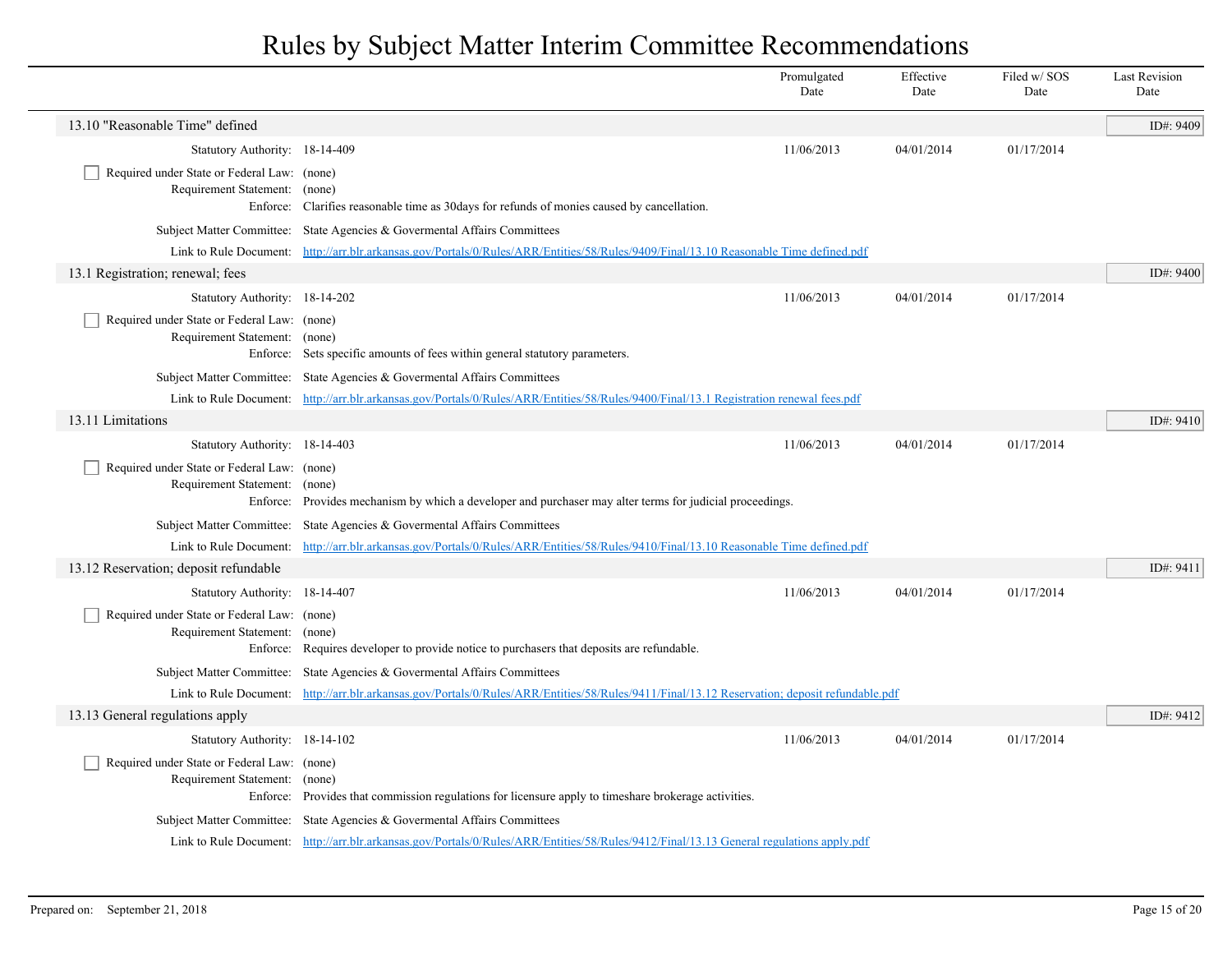|                                                                              |                                                                                                                                                                                                                             | Promulgated<br>Date | Effective<br>Date | Filed w/ SOS<br>Date | <b>Last Revision</b><br>Date |
|------------------------------------------------------------------------------|-----------------------------------------------------------------------------------------------------------------------------------------------------------------------------------------------------------------------------|---------------------|-------------------|----------------------|------------------------------|
| 13.2 Agents; amendment of registration                                       |                                                                                                                                                                                                                             |                     |                   |                      | ID#: 9401                    |
| Statutory Authority: 18-14-202                                               |                                                                                                                                                                                                                             | 11/06/2013          | 04/01/2014        | 01/17/2014           |                              |
| Required under State or Federal Law: (none)                                  |                                                                                                                                                                                                                             |                     |                   |                      |                              |
| Requirement Statement: (none)                                                |                                                                                                                                                                                                                             |                     |                   |                      |                              |
|                                                                              | Enforce: Sets out requirements for registration of timeshare agents and amendments to such.                                                                                                                                 |                     |                   |                      |                              |
|                                                                              | Subject Matter Committee: State Agencies & Governental Affairs Committees<br>Link to Rule Document: http://arr.blr.arkansas.gov/Portals/0/Rules/ARR/Entities/58/Rules/9401/Final/13.2 Agents; amendment of registration.pdf |                     |                   |                      |                              |
| 13.3 Fictitious name                                                         |                                                                                                                                                                                                                             |                     |                   |                      | ID#: 9402                    |
| Statutory Authority: 18-14-202                                               |                                                                                                                                                                                                                             | 11/06/2013          | 04/01/2014        | 01/17/2014           |                              |
| Required under State or Federal Law: (none)                                  |                                                                                                                                                                                                                             |                     |                   |                      |                              |
| Requirement Statement: (none)                                                |                                                                                                                                                                                                                             |                     |                   |                      |                              |
|                                                                              | Enforce: Sets out requirements for timeshare agents to register names under which they conduct business.                                                                                                                    |                     |                   |                      |                              |
|                                                                              | Subject Matter Committee: State Agencies & Governental Affairs Committees                                                                                                                                                   |                     |                   |                      |                              |
|                                                                              | Link to Rule Document: http://arr.blr.arkansas.gov/Portals/0/Rules/ARR/Entities/58/Rules/9402/Final/13.3 Fictitious name.pdf                                                                                                |                     |                   |                      |                              |
| 13.4 Purch contract; cancelation notice; form; time, procedure               |                                                                                                                                                                                                                             |                     |                   |                      | ID#: 9403                    |
| Statutory Authority: 18-14-409                                               |                                                                                                                                                                                                                             | 11/06/2013          | 04/01/2014        | 01/17/2014           |                              |
| Required under State or Federal Law: (none)<br>Requirement Statement: (none) |                                                                                                                                                                                                                             |                     |                   |                      |                              |
|                                                                              | Enforce: Clarifies requirements for timeshare instruments and consumer's right of rescission.                                                                                                                               |                     |                   |                      |                              |
|                                                                              | Subject Matter Committee: State Agencies & Governental Affairs Committees                                                                                                                                                   |                     |                   |                      |                              |
|                                                                              | Link to Rule Document: http://arr.blr.arkansas.gov/Portals/0/Rules/ARR/Entities/58/Rules/9403/Final/13.4 Purchase contract, cancellation notice, form, time, procedure.pdf                                                  |                     |                   |                      |                              |
| 13.5 Record maintenance                                                      |                                                                                                                                                                                                                             |                     |                   |                      | ID#: 9404                    |
| Statutory Authority: 18-14-411                                               |                                                                                                                                                                                                                             | 11/06/2013          | 04/01/2014        | 01/17/2014           |                              |
| Required under State or Federal Law: (none)                                  |                                                                                                                                                                                                                             |                     |                   |                      |                              |
| Requirement Statement: (none)                                                | Enforce: Sets out requirement for timeshare developer to maintain records.                                                                                                                                                  |                     |                   |                      |                              |
|                                                                              | Subject Matter Committee: State Agencies & Governental Affairs Committees                                                                                                                                                   |                     |                   |                      |                              |
|                                                                              | Link to Rule Document: http://arr.blr.arkansas.gov/Portals/0/Rules/ARR/Entities/58/Rules/9404/Final/13.5 Record maintenance.pdf                                                                                             |                     |                   |                      |                              |
| 13.6 Records; developer and agent; type, time                                |                                                                                                                                                                                                                             |                     |                   |                      | ID#: 9405                    |
| Statutory Authority: 18-14-411                                               |                                                                                                                                                                                                                             | 11/06/2013          | 04/01/2014        | 01/17/2014           |                              |
| Required under State or Federal Law: (none)                                  |                                                                                                                                                                                                                             |                     |                   |                      |                              |
| Requirement Statement: (none)                                                |                                                                                                                                                                                                                             |                     |                   |                      |                              |
|                                                                              | Enforce: Sets out requirement for timeshare developer to maintain records.                                                                                                                                                  |                     |                   |                      |                              |
|                                                                              | Subject Matter Committee: State Agencies & Governental Affairs Committees                                                                                                                                                   |                     |                   |                      |                              |
|                                                                              | Link to Rule Document: http://arr.blr.arkansas.gov/Portals/0/Rules/ARR/Entities/58/Rules/9405/Final/13.6 Records; developer and agent; type, time.pdf                                                                       |                     |                   |                      |                              |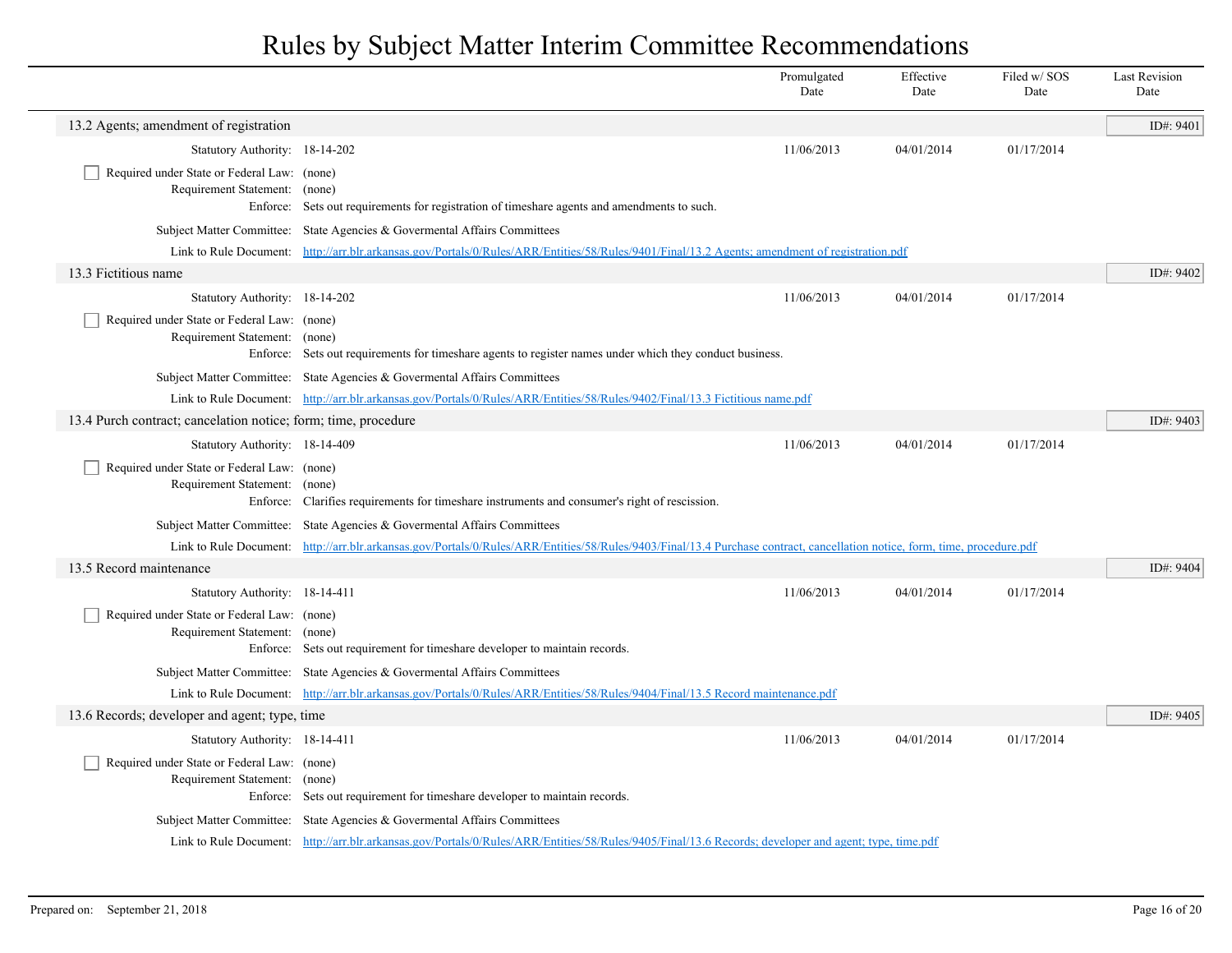|                                                                              |                                                                                                                                                                             | Promulgated<br>Date | Effective<br>Date | Filed w/ SOS<br>Date | <b>Last Revision</b><br>Date |
|------------------------------------------------------------------------------|-----------------------------------------------------------------------------------------------------------------------------------------------------------------------------|---------------------|-------------------|----------------------|------------------------------|
| 13.7 Advertising materials                                                   |                                                                                                                                                                             |                     |                   |                      | ID#: 9406                    |
| Statutory Authority: 18-14-501                                               |                                                                                                                                                                             | 11/06/2013          | 04/01/2014        | 01/17/2014           |                              |
| Required under State or Federal Law: (none)<br>Requirement Statement: (none) | Enforce: Sets out requirement that developers to maintain advertising materials for three years.                                                                            |                     |                   |                      |                              |
|                                                                              | Subject Matter Committee: State Agencies & Governental Affairs Committees                                                                                                   |                     |                   |                      |                              |
|                                                                              | Link to Rule Document: http://arr.blr.arkansas.gov/Portals/0/Rules/ARR/Entities/58/Rules/9406/Final/13.7 Advertising materials.pdf                                          |                     |                   |                      |                              |
| 13.8 Financial statements                                                    |                                                                                                                                                                             |                     |                   |                      | ID#: 9407                    |
| Statutory Authority: 18-14-204                                               |                                                                                                                                                                             | 11/06/2013          | 04/01/2014        | 01/17/2014           |                              |
| Required under State or Federal Law: (none)<br>Requirement Statement: (none) | Enforce: Sets out requirement for developers to provide financial statements for projects.                                                                                  |                     |                   |                      |                              |
|                                                                              | Subject Matter Committee: State Agencies & Governental Affairs Committees                                                                                                   |                     |                   |                      |                              |
|                                                                              | Link to Rule Document: http://arr.blr.arkansas.gov/Portals/0/Rules/ARR/Entities/58/Rules/9407/Final/13.8 Financial statements.pdf                                           |                     |                   |                      |                              |
| 15.1 Definitions                                                             |                                                                                                                                                                             |                     |                   |                      | ID#: 9415                    |
| Statutory Authority: 17-42-203                                               |                                                                                                                                                                             | 10/06/2005          | 11/01/2005        | 10/10/2005           | 01/19/2013                   |
| Required under State or Federal Law: (none)<br>Requirement Statement: (none) | Enforce: Provides for definitions of terms used herein.                                                                                                                     |                     |                   |                      |                              |
|                                                                              | Subject Matter Committee: State Agencies & Governental Affairs Committees                                                                                                   |                     |                   |                      |                              |
|                                                                              | Link to Rule Document: http://arr.blr.arkansas.gov/Portals/0/Rules/ARR/Entities/58/Rules/9415/Final/15.1 Definitions.pdf                                                    |                     |                   |                      |                              |
| 15.2 Nature of auction                                                       |                                                                                                                                                                             |                     |                   |                      | ID#: 9416                    |
| Statutory Authority: 17-42-203                                               |                                                                                                                                                                             | 10/06/2005          | 11/01/2005        | 10/10/2005           | 01/19/2013                   |
| Required under State or Federal Law: (none)<br>Requirement Statement: (none) | Enforce: Provides information about auctions relevant for this subchapter.                                                                                                  |                     |                   |                      |                              |
|                                                                              | Subject Matter Committee: State Agencies & Governental Affairs Committees                                                                                                   |                     |                   |                      |                              |
|                                                                              | Link to Rule Document: http://arr.blr.arkansas.gov/Portals/0/Rules/ARR/Entities/58/Rules/9416/Final/15.2 Nature of auction and written auction agreement.pdf                |                     |                   |                      |                              |
| 15.3 Auctioneer/Seller bidding or purchasing auctioned property              |                                                                                                                                                                             |                     |                   |                      | ID#: 9417                    |
| Statutory Authority: 17-42-203                                               |                                                                                                                                                                             | 10/06/2005          | 11/01/2005        | 10/10/2005           | 01/19/2013                   |
| Required under State or Federal Law: (none)<br>Requirement Statement: (none) | Enforce: Sets out disclosure requirements for bidding by auctioneers and owners of property.                                                                                |                     |                   |                      |                              |
|                                                                              | Subject Matter Committee: State Agencies & Governental Affairs Committees                                                                                                   |                     |                   |                      |                              |
|                                                                              | Link to Rule Document: http://arr.blr.arkansas.gov/Portals/0/Rules/ARR/Entities/58/Rules/9417/Final/15.3 Auctioneer, Seller bidding or purchasing auctioned real estate.pdf |                     |                   |                      |                              |
|                                                                              |                                                                                                                                                                             |                     |                   |                      |                              |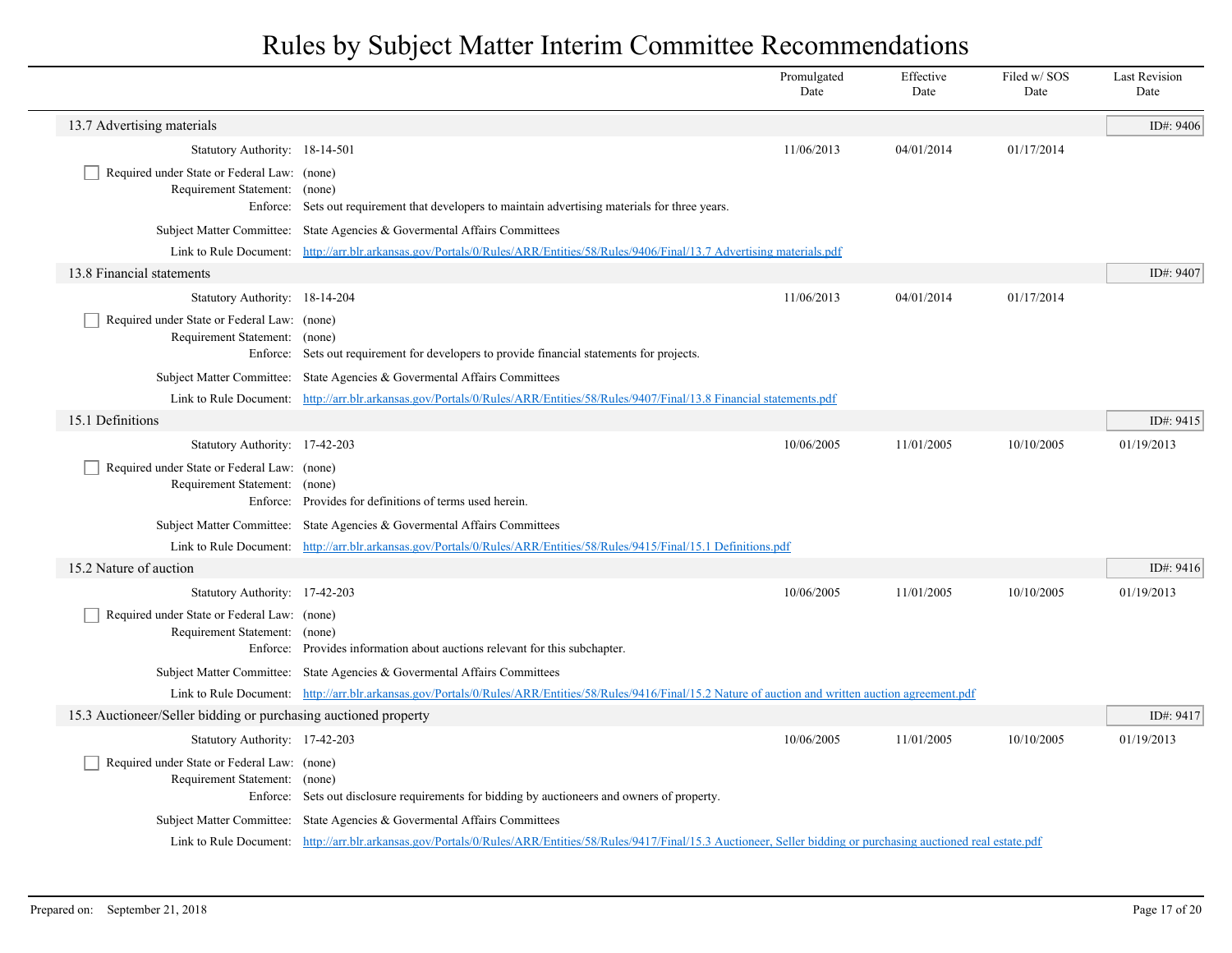|                                                                                          |                                                                                                                                                                | Promulgated<br>Date | Effective<br>Date | Filed w/SOS<br>Date | <b>Last Revision</b><br>Date |
|------------------------------------------------------------------------------------------|----------------------------------------------------------------------------------------------------------------------------------------------------------------|---------------------|-------------------|---------------------|------------------------------|
| 15.4 Auction Advertisements                                                              |                                                                                                                                                                |                     |                   |                     | ID#: 9418                    |
| Statutory Authority: 17-42-203                                                           |                                                                                                                                                                | 12/12/2012          | 01/19/2013        | 12/19/2012          |                              |
| Required under State or Federal Law: (none)<br>Requirement Statement: (none)             | Enforce: Identifies components required in advertisement for an auction.                                                                                       |                     |                   |                     |                              |
|                                                                                          | Subject Matter Committee: State Agencies & Governental Affairs Committees                                                                                      |                     |                   |                     |                              |
|                                                                                          | Link to Rule Document: http://arr.blr.arkansas.gov/Portals/0/Rules/ARR/Entities/58/Rules/9418/Final/15.4 Auction Advertisements.pdf                            |                     |                   |                     |                              |
| 15.5 Internet auction sale procedure and absentee bids                                   |                                                                                                                                                                |                     |                   |                     | ID#: 9419                    |
| Statutory Authority: 17-42-203                                                           |                                                                                                                                                                | 12/12/2012          | 01/19/2013        | 12/19/2012          |                              |
| Required under State or Federal Law: (none)<br>Requirement Statement: (none)             | Enforce: Provides requirements to identify and validate bidders/buyers.                                                                                        |                     |                   |                     |                              |
|                                                                                          | Subject Matter Committee: State Agencies & Governental Affairs Committees                                                                                      |                     |                   |                     |                              |
|                                                                                          | Link to Rule Document: http://arr.blr.arkansas.gov/Portals/0/Rules/ARR/Entities/58/Rules/9419/Final/15.5 Internet auction sale procedure and absentee bids.pdf |                     |                   |                     |                              |
| 15.6 Auctioneer to maintain records                                                      |                                                                                                                                                                |                     |                   |                     | ID#: 9420                    |
| Statutory Authority: 17-42-203                                                           |                                                                                                                                                                | 12/12/2012          | 01/19/2013        | 12/19/2012          |                              |
| Required under State or Federal Law: (none)<br>Requirement Statement: (none)<br>Enforce: | Sets out requirements for auctioneers to maintain records for their auctions of real property.                                                                 |                     |                   |                     |                              |
| Subject Matter Committee:                                                                | State Agencies & Govermental Affairs Committees                                                                                                                |                     |                   |                     |                              |
|                                                                                          | Link to Rule Document: http://arr.blr.arkansas.gov/Portals/0/Rules/ARR/Entities/58/Rules/9420/Final/15.6 Auctioneer to maintain records.pdf                    |                     |                   |                     |                              |
| 15.7 Certain acts prohibited                                                             |                                                                                                                                                                |                     |                   |                     | ID#: 9421                    |
| Statutory Authority: 17-42-203                                                           |                                                                                                                                                                | 12/12/2012          | 01/19/2013        | 12/19/2012          |                              |
| Required under State or Federal Law: (none)<br>Requirement Statement: (none)<br>Enforce: | Identifies activities and practices that are prohibited in auctions of real property.                                                                          |                     |                   |                     |                              |
|                                                                                          | Subject Matter Committee: State Agencies & Governental Affairs Committees                                                                                      |                     |                   |                     |                              |
|                                                                                          | Link to Rule Document: http://arr.blr.arkansas.gov/Portals/0/Rules/ARR/Entities/58/Rules/9421/Final/15.7 Certain acts prohibited.pdf                           |                     |                   |                     |                              |
| 15.8 Unlicensed real estate activity                                                     |                                                                                                                                                                |                     |                   |                     | ID#: 9422                    |
| Statutory Authority: 17-42-203                                                           |                                                                                                                                                                | 12/12/2012          | 01/19/2013        | 12/19/2012          |                              |
| Required under State or Federal Law: (none)<br>Requirement Statement: (none)             | Enforce: Provides that unlicensed persons participating in an auction may be subject to civil penalties.                                                       |                     |                   |                     |                              |
|                                                                                          | Subject Matter Committee: State Agencies & Governental Affairs Committees                                                                                      |                     |                   |                     |                              |
|                                                                                          | Link to Rule Document: http://arr.blr.arkansas.gov/Portals/0/Rules/ARR/Entities/58/Rules/9422/Final/15.8 Unlicensed real estate activity.pdf                   |                     |                   |                     |                              |
|                                                                                          |                                                                                                                                                                |                     |                   |                     |                              |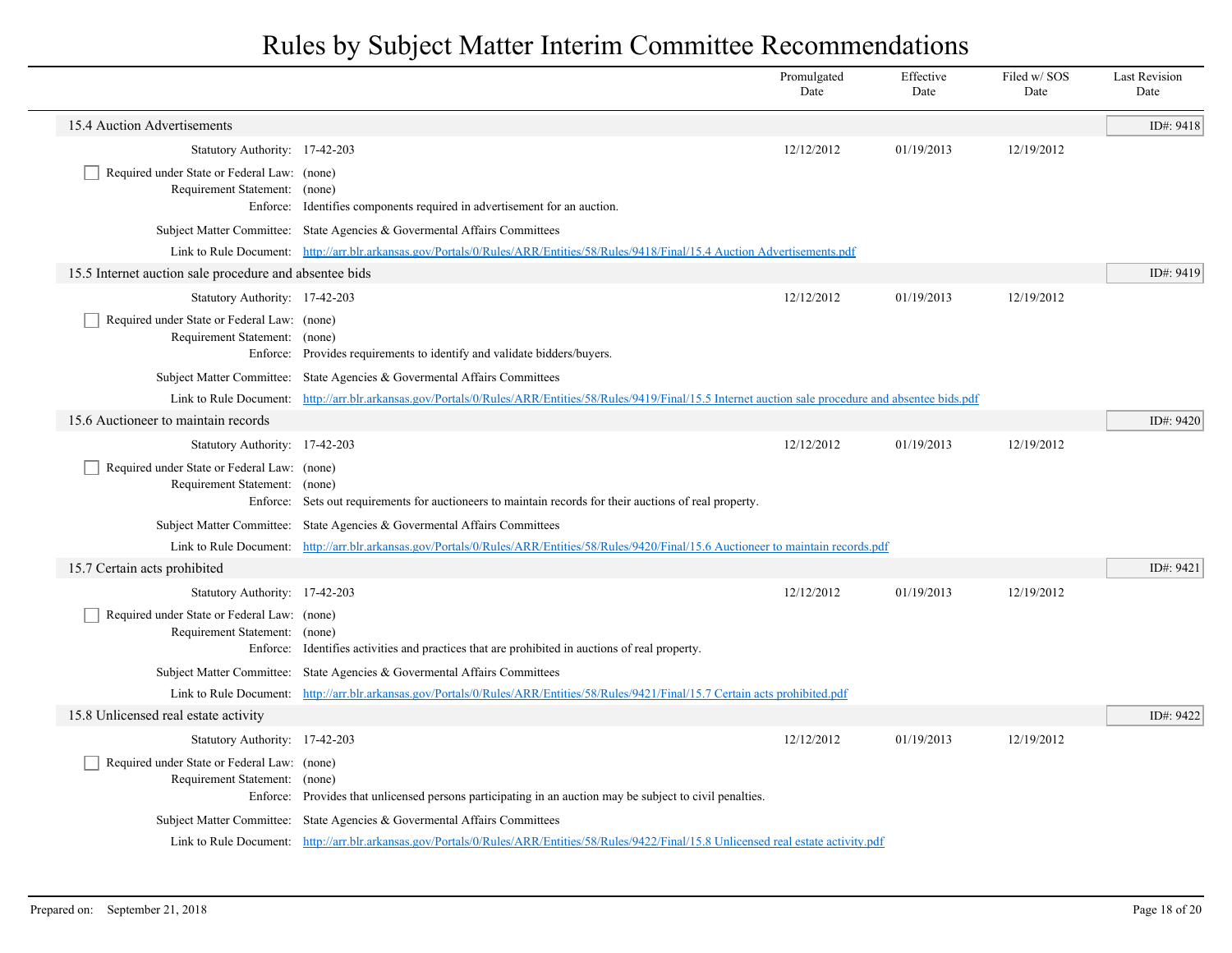|                                                                                   |                                                                                                                                                                      | Promulgated<br>Date | Effective<br>Date | Filed w/ SOS<br>Date | <b>Last Revision</b><br>Date |
|-----------------------------------------------------------------------------------|----------------------------------------------------------------------------------------------------------------------------------------------------------------------|---------------------|-------------------|----------------------|------------------------------|
| 16.1 Instructor application; education; experience                                |                                                                                                                                                                      |                     |                   |                      | ID#: 9423                    |
| Statutory Authority: 17-42-506                                                    |                                                                                                                                                                      | 11/06/2013          | 02/01/2014        | 01/17/2014           |                              |
| Required under State or Federal Law: (none)<br>Requirement Statement: (none)      | Enforce: Provides requirements for applying for an maintaining a real estate instructor license.                                                                     |                     |                   |                      |                              |
|                                                                                   | Subject Matter Committee: State Agencies & Governental Affairs Committees                                                                                            |                     |                   |                      |                              |
|                                                                                   | Link to Rule Document: http://arr.blr.arkansas.gov/Portals/0/Rules/ARR/Entities/58/Rules/9423/Final/16.1 Instructor applications; education; experience.pdf          |                     |                   |                      |                              |
| 16.10 Maintenance of records; school or association closing                       |                                                                                                                                                                      |                     |                   |                      | ID#: 9432                    |
| Statutory Authority: 17-42-506                                                    |                                                                                                                                                                      | 11/06/2013          | 02/01/2014        | 01/17/2014           |                              |
| Required under State or Federal Law: (none)<br>Requirement Statement: (none)      | Enforce: Sets out requirement for instructors and schools to maintain records.                                                                                       |                     |                   |                      |                              |
|                                                                                   | Subject Matter Committee: State Agencies & Governental Affairs Committees                                                                                            |                     |                   |                      |                              |
|                                                                                   | Link to Rule Document: http://arr.blr.arkansas.gov/Portals/0/Rules/ARR/Entities/58/Rules/9432/Final/16.10 Maintenance of records; school or association closings.pdf |                     |                   |                      |                              |
| 16.2 School application; association application                                  |                                                                                                                                                                      |                     |                   |                      | ID#: 9424                    |
| Statutory Authority: 17-42-506                                                    |                                                                                                                                                                      | 11/06/2013          | 02/01/2014        | 01/17/2014           |                              |
| Required under State or Federal Law: (none)<br>Requirement Statement: (none)      | Enforce: Provides requirements for applying for and maintaining a real estate school.                                                                                |                     |                   |                      |                              |
|                                                                                   | Subject Matter Committee: State Agencies & Governental Affairs Committees                                                                                            |                     |                   |                      |                              |
|                                                                                   | Link to Rule Document: http://arr.blr.arkansas.gov/Portals/0/Rules/ARR/Entities/58/Rules/9424/Final/16.2 School applications; association applications.pdf           |                     |                   |                      |                              |
| 16.3 Course approval requirements                                                 |                                                                                                                                                                      |                     |                   |                      | ID#: 9425                    |
| Statutory Authority: 17-42-506                                                    |                                                                                                                                                                      | 11/06/2013          | 02/01/2014        | 01/17/2014           |                              |
| Required under State or Federal Law: (none)<br>Requirement Statement: (none)      | Enforce: Provides requirements for having real estate course approved for credit.                                                                                    |                     |                   |                      |                              |
|                                                                                   | Subject Matter Committee: State Agencies & Governental Affairs Committees                                                                                            |                     |                   |                      |                              |
|                                                                                   | Link to Rule Document: http://arr.blr.arkansas.gov/Portals/0/Rules/ARR/Entities/58/Rules/9425/Final/16.3 Course approval requirements.pdf                            |                     |                   |                      |                              |
| 16.4 Renewals                                                                     |                                                                                                                                                                      |                     |                   |                      | ID#: 9426                    |
| Statutory Authority: 17-42-506                                                    |                                                                                                                                                                      | 11/06/2013          | 02/01/2014        | 01/17/2014           |                              |
| Required under State or Federal Law: (none)<br>Requirement Statement:<br>Enforce: | (none)<br>Provides processes and requirements for renewing education licenses and course approvals.                                                                  |                     |                   |                      |                              |
|                                                                                   | Subject Matter Committee: State Agencies & Governental Affairs Committees                                                                                            |                     |                   |                      |                              |
|                                                                                   | Link to Rule Document: http://arr.blr.arkansas.gov/Portals/0/Rules/ARR/Entities/58/Rules/9426/Final/16.4 Renewals.pdf                                                |                     |                   |                      |                              |
|                                                                                   |                                                                                                                                                                      |                     |                   |                      |                              |